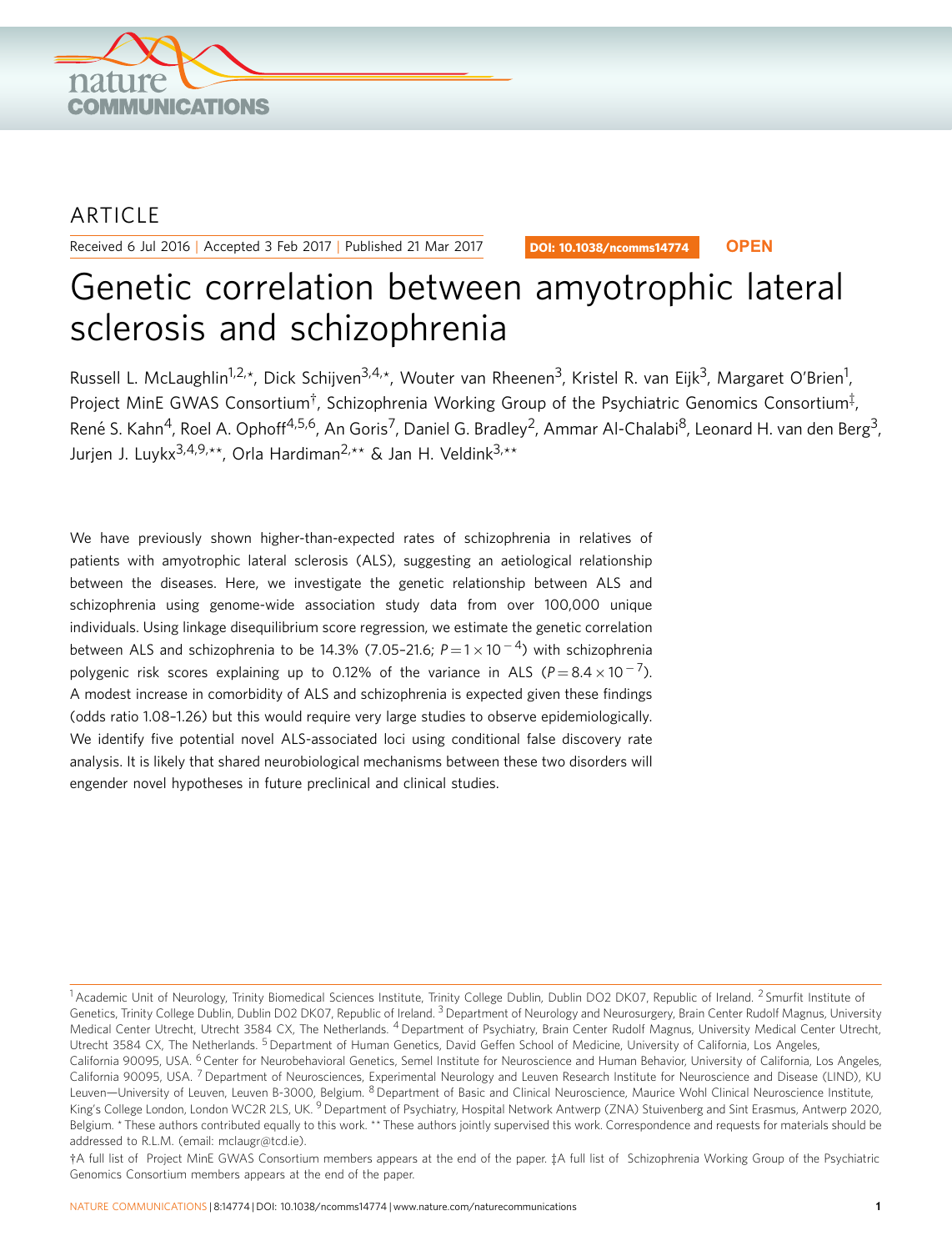myotrophic lateral sclerosis (ALS) is a late-onset<br>neurodegenerative condition characterized by progressive<br>loss of upper and lower motor neurons, leading to death<br>from respiratory follows in 70% of patients within 3 years neurodegenerative condition characterized by progressive from respiratory failure in 70% of patients within 3 years of symptom onset. Although ALS is often described as a primarily motor-system disease, extramotor involvement occurs in up to 50% of cases, with prominent executive and behavioural impairment, and behavioural variant frontotemporal dementia  $(FTD)$  in up to [1](#page-5-0)4% of cases<sup>1</sup>. A neuropsychiatric prodrome has been described in some people with ALS–FTD, and higher rates of schizophrenia and suicide have been reported in first and second degree relatives of those with ALS, particularly in kindreds associated with the C9orf72 hexanucleotide repeat expansion<sup>2</sup>. These clinical and epidemiological observations suggest that ALS and schizophrenia may share heritability.

ALS and schizophrenia both have high heritability estimates (0.65 and 0.64, respectively) $3.4$ ; however the underlying genetic architectures of these heritable components appear to differ. Analysis of large genome-wide association study (GWAS) datasets has implicated over 100 independent risk loci for schizophrenia<sup>[5](#page-5-0)</sup> and estimated that a substantial proportion (23%) of the variance in underlying liability for schizophrenia is due to additive polygenic risk (many risk-increasing alleles of low individual effect combining to cause disease) conferred by common genetic variants<sup>6</sup>. This proportion, the single nucleotide polymorphism (SNP)-based heritability, is lower in ALS (8.2%), in which fewer than ten risk loci have been identified by  $GWAS<sup>7</sup>$ . Nevertheless, both diseases have polygenic components, but the extent to which they overlap has not been investigated.

Recently, methods to investigate overlap between polygenic traits using GWAS data have been developed $8-10$ . These methods assess either pleiotropy (identical genetic variants influencing both traits) or genetic correlation (identical alleles influencing both traits). Genetic correlation is related to heritability; for both measures, binary traits such as ALS and schizophrenia are typically modelled as extremes of an underlying continuous scale of liability to develop the trait. If two binary traits are genetically correlated, their liabilities covary, and this covariance is determined by both traits having identical risk alleles at overlapping risk loci. Studies of pleiotropy and genetic correlation have provided insights into the overlapping genetics of numerous traits and disorders, although none to date has implicated shared polygenic risk between neurodegenerative and neuropsychiatric disease. Here, we apply several techniques to identify and dissect the polygenic overlap between ALS and schizophrenia. We provide evidence for genetic correlation between the two disorders which is unlikely to be driven by diagnostic misclassification and we demonstrate a lack of polygenic overlap between ALS and other neuropsychiatric and neurological conditions, which could be due to limited power given the smaller cohort sizes for these studies.

#### Results

Genetic correlation between ALS and schizophrenia. To investigate the polygenic overlap between ALS and schizophrenia, we used individual-level and summary data from GWAS for  $ALS^7$ (36,0[5](#page-5-0)2 individuals) and schizophrenia<sup>5</sup> (79,845 individuals). At least 5,582 control individuals were common to both datasets, but for some cohorts included in the schizophrenia dataset this could not be ascertained so this number is likely to be higher. For ALS, we used summary data from both mixed linear model association testing<sup>[11](#page-5-0)</sup> and meta-analysis of cohort-level logistic regression<sup>12</sup>. We first used linkage disequilibrium (LD) score regression with ALS and schizophrenia summary statistics; this technique models, for polygenic traits, a linear relationship between a SNP's LD score (the amount of genetic variation that it captures) and its

GWAS test statistic $13$ . This distinguishes confounding from polygenicity in GWAS inflation and the regression coefficient can be used to estimate the SNP-based heritability  $(h_5^2)$  for single traits<sup>[13](#page-5-0)</sup>. In the bivariate case, the regression coefficient estimates genetic covariance  $(\rho_{\alpha})$  for pairs of traits, from which genetic correlation  $(r_{\rm g})$  is estimated<sup>8</sup>; these estimates are unaffected by sample overlap between traits. Using constrained intercept LD score regression with mixed linear model ALS summary statistics, we estimated the liability-scale SNP-based heritability of ALS to be 8.2% (95% confidence interval = 7.2–9.1; mean  $\gamma^2 = 1.13$ ; all ranges reported below indicate 95% confidence intervals), replicating previous estimates based on alternative methods<sup>7</sup>. Estimates based on ALS meta-analysis summary statistics and free-intercept LD score regression with mixed linear model summary statistics were lower (Supplementary Table 1), resulting in higher genetic correlation estimates (Supplementary Table 2); for this reason, we conservatively use constrained intercept genetic correlation estimates for ALS mixed linear model summary statistics throughout the remainder of this paper. Heritability estimates for permuted ALS data were null (Supplementary Table 1).

LD score regression estimated the genetic correlation between ALS and schizophrenia to be 14.3% (7.05–21.6;  $P = 1 \times 10^{-4}$ ). Results were similar for a smaller schizophrenia cohort of European ancestry  $(21,856 \text{ individuals})^{14}$  $(21,856 \text{ individuals})^{14}$  $(21,856 \text{ individuals})^{14}$ , indicating that the inclusion of individuals of Asian ancestry in the schizophrenia cohort did not bias this result (Supplementary Fig. 1). In addition to schizophrenia, we estimated genetic correlation with ALS using GWAS summary statistics for bipolar disorder[15](#page-5-0), major depressive disorder<sup>16</sup>, attention deficit-hyperactivity disorder<sup>17</sup>, autism spectrum disorder<sup>[17](#page-5-0)</sup>, Alzheimer's disease (Supplementary Note  $1$ <sup>[18](#page-5-0)</sup>, multiple sclerosis<sup>[19](#page-5-0)</sup> and adult height<sup>20</sup>, finding no significant genetic correlation between ALS and any secondary trait other than schizophrenia (Fig. 1; Supplementary Table 2).

Polygenic risk score analysis. We supported the positive genetic correlation between ALS and schizophrenia by analysis of



Figure 1 | Genetic correlation between ALS and eight secondary traits. Error bars indicating 95% confidence intervals and P-values were calculated by the LD score regression software using a block jackknife procedure. Secondary traits are: AD, Alzheimer's disease; ADHD, attention deficit-hyperactivity disorder; ASD, autism spectrum disorder; BPD, bipolar disorder; MDD, major depressive disorder; MS, multiple sclerosis; SCZ, schizophrenia.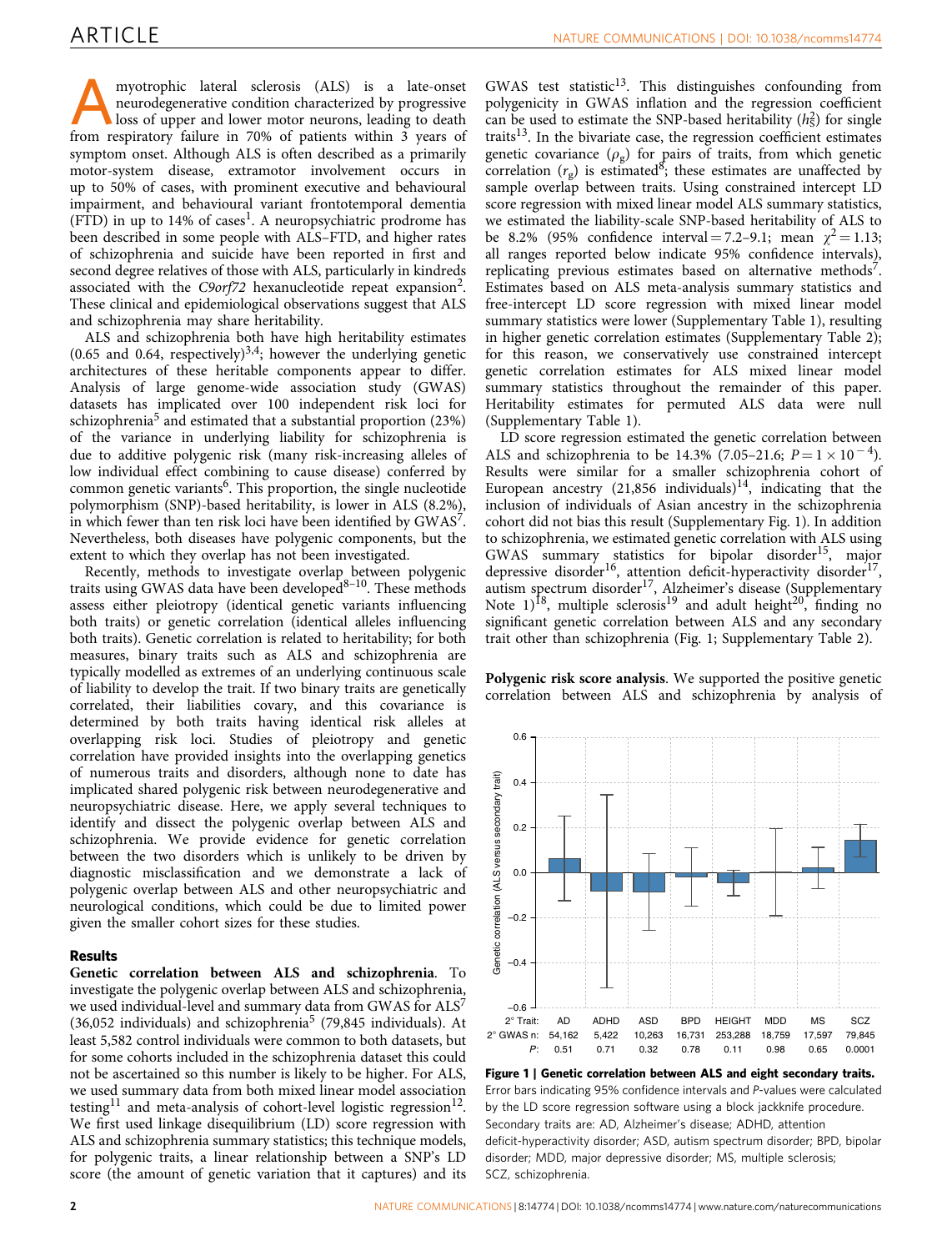

Figure 2 | Analysis of PRS for schizophrenia in a target sample of 10,032 ALS cases and 16,627 healthy controls. P-value thresholds ( $P_T$ ) for schizophrenia SNPs are shown on the x axis, where the number of SNPs increases with a more lenient  $P_T$ .  $\Delta$  Explained variances (Nagelkerke  $R^2$ , shown as a %) of a generalized linear model including schizophrenia-based PRS versus a baseline model without polygenic scores (blue bars) are shown for each  $P_{T}$ . - Log<sub>10</sub> P-values of  $\Delta$  explained variance per  $P_{T}$  (red dots) represent P-values from the binomial logistic regression of ALS phenotype on PRS, accounting for LD (Supplementary Table 4) and including sex and significant principal components as covariates (Supplementary Fig. 2). Values are provided in Supplementary Table 5.

polygenic risk for schizophrenia in the ALS cohort. Polygenic risk scores (PRS) are per-individual scores based on the sum of alleles associated with one phenotype, weighted by their effect size, measured in an independent target sample of the same or a different phenotype<sup>10</sup>. PRS calculated on schizophrenia GWAS summary statistics for twelve P-value thresholds  $(P_T)$  explained up to 0.12%  $(P_T = 0.2, P = 8.4 \times 10^{-7})$  of the phenotypic variance in a subset of the individual-level ALS genotype data that had all individuals removed that were known or suspected to be present in the schizophrenia cohort (Fig. 2; Supplementary Table 5). ALS cases had on average higher PRS for schizophrenia compared to healthy controls and harbouring a high schizophrenia PRS for  $P_T = 0.2$  significantly increased the odds of being an ALS patient in our cohort (Fig. 3; Supplementary Table 6). Permutation of case–control labels reduced the explained variance to values near zero (Supplementary Fig. 3).

Modelling misdiagnosis and comorbidity. Using BUHMBOX $^{21}$ , a tool that distinguishes true genetic relationships between diseases (pleiotropy) from spurious relationships resulting from heterogeneous mixing of disease cohorts, we determined that misdiagnosed cases in the schizophrenia cohort (for example, young-onset FTD–ALS) did not drive the genetic correlation estimate between ALS and schizophrenia ( $P = 0.94$ ). Assuming a true genetic correlation of 0%, we estimated the required rate of misdiagnosis of ALS as schizophrenia to be 4.86% (2.47–7.13) to obtain the genetic correlation estimate of 14.3% (7.05–21.6; Supplementary Table 7), which we consider to be too high to be likely. However, if ALS and schizophrenia are genetically correlated, more comorbidity would be expected than if the genetic correlation was 0%. Modelling our observed genetic correlation of 14.3% (7.05–21.6), we estimated the odds ratio for having above-threshold liability for ALS given above-threshold liability for schizophrenia to be 1.17 (1.08–1.26), and the same for schizophrenia given ALS (Supplementary Fig. 4). From a clinical



Figure 3 | Odds ratio for ALS by PRS deciles for schizophrenia. The figure applies to schizophrenia P-value threshold  $(P_T) = 0.2$ . The PRS for this threshold were converted to ten deciles containing near identical numbers of individuals. Decile 1 contained the lowest scores and decile 10 contained the highest scores, where decile 1 was the reference and deciles 2–10 were dummy variables to contrast to decile 1 for OR calculation. The case:control ratio per decile is indicated with grey bars. Error bars indicate 95% confidence intervals. Significant differences from decile 1 were determined by logistic regression of ALS phenotype on PRS decile, including sex and principal components as covariates and are indicated by  $*P<0.05$  or  $***P<0.001$ .

perspective, to achieve 80% power to detect a significant  $(\alpha = 0.05)$  excess of schizophrenia in the ALS cohort as a result of this genetic correlation, the required population-based incident cohort size is 16,448 ALS patients (7,310–66,670).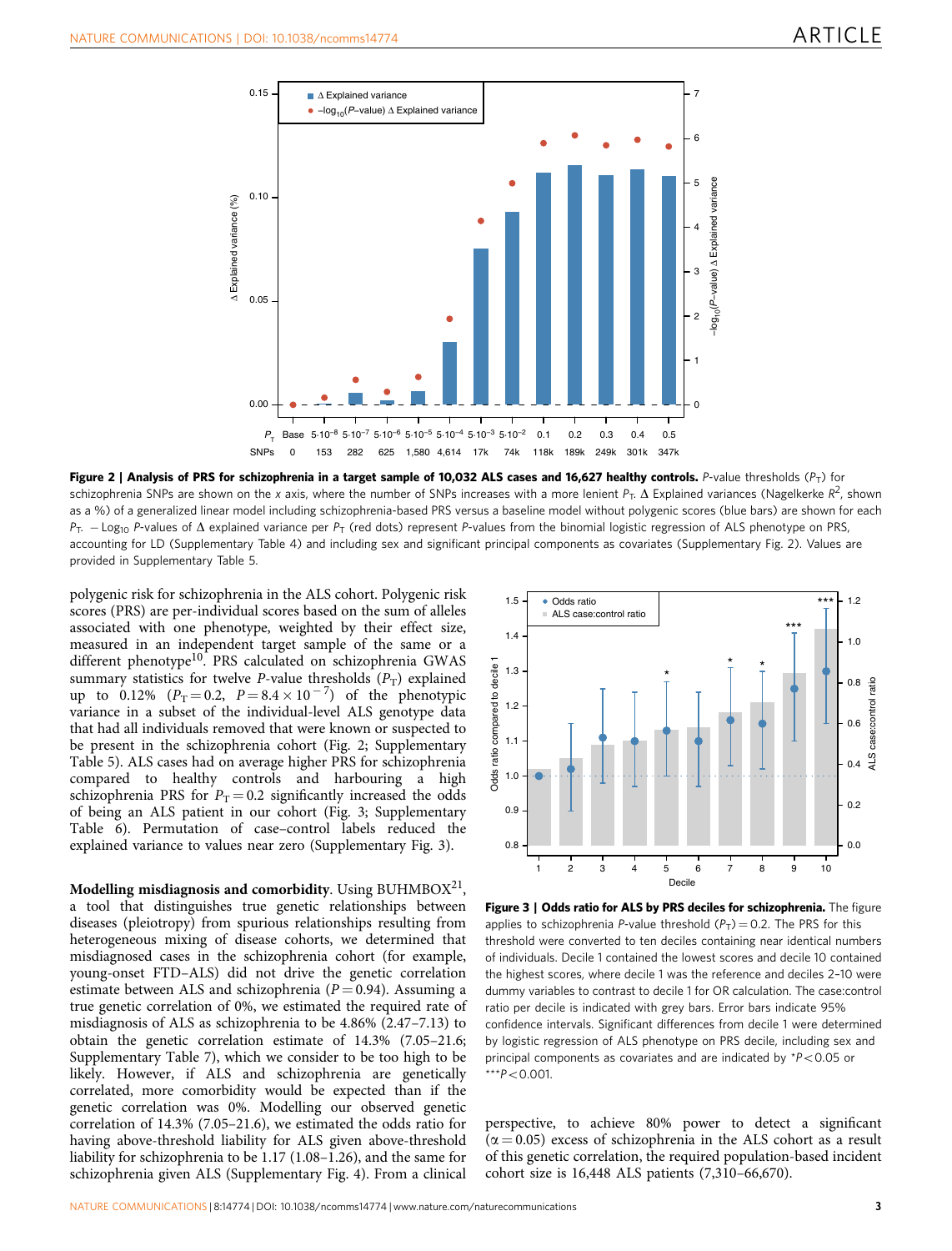Pleiotropic risk loci. We leveraged the genetic correlation between ALS and schizophrenia to discover novel ALS-associated genomic loci by conditional false discovery rate (cFDR) analysis<sup>[9,22](#page-5-0)</sup> (Fig. 4; Supplementary Table 8). Five loci already known to be involved in ALS were identified (corresponding to MOBP, C9orf72, TBK1, SARM1 and UNC13A) along with five potential novel loci at cFDR<0.01 (CNTN6, TNIP1, PPP2R2D, NCKAP5L and ZNF295-AS1). No gene set was significantly enriched (after Bonferroni correction) in genome-wide cFDR values when analysed using MAGENTA.

### **Discussion**

There is evolving clinical, epidemiological and biological evidence for an association between ALS and psychotic illness, particularly schizophrenia. Genetic evidence of overlap to date has been based primarily on individual genes showing Mendelian inheritance, in particular the C9orf72 hexanucleotide repeat expansion, which is associated with ALS and FTD, and with psychosis in relatives of ALS patients<sup>2</sup>. In this study, we have replicated SNP-based heritability estimates for ALS and schizophrenia using GWAS summary statistics, and have for the first time demonstrated significant overlap between the polygenic components of both diseases, estimating the genetic correlation to be 14.3%. We have carefully controlled for confounding bias, including population stratification and shared control samples, and have shown through analysis of polygenic risk scores that the overlapping polygenic risk applies to SNPs that are modestly associated with both diseases. Given that our genetic correlation estimate relates to the polygenic components of ALS ( $h_s^2 = 8.2\%$ ) and schizophrenia ( $\hat{h}_{\text{S}}^2 = 23\%$ ) and these estimates do not represent all heritability for both diseases, the accuracy of using schizophreniabased PRS to predict ALS status in any patient is expected to be low (Nagelkerke's  $R^2 = 0.12\%$  for  $P_T = 0.2$ ), although statistically significant ( $P = 8.4 \times 10^{-7}$ ). Nevertheless, the positive genetic correlation of 14.3% indicates that the direction of effect of risk-increasing and protective alleles is consistently aligned between ALS and schizophrenia, suggesting convergent biological mechanisms between the two diseases.

Although phenotypically heterogeneous, both ALS and schizophrenia are clinically recognizable as syndromes<sup>23,24</sup>. The common biological mechanisms underlying the association between the two conditions are not well understood, but are likely associated with disruption of cortical networks. Schizophrenia is a

polygenic neurodevelopmental disorder characterized by a combination of positive symptoms (hallucinations and delusions), negative symptoms (diminished motivation, blunted affect, reduction in spontaneous speech and poor social functioning) and impairment over a broad range of cognitive abilities<sup>25</sup>. ALS is a late onset complex genetic disease characterized by a predominantly motor phenotype with recently recognized extra-motor features in 50% of patients, including cognitive impairment<sup>1</sup>. It has been suggested that the functional effects of risk genes in schizophrenia converge by modulating synaptic plasticity, and influencing the development and stabilization of cortical microcircuitry<sup>[5](#page-5-0)</sup>. In this context, our identification of CNTN6 (contactin 6, also known as NB-3, a neural adhesion protein important in axon development)<sup>[26](#page-6-0)</sup> as a novel pleiotropy-informed ALS-associated locus supports neural network dysregulation as a potential convergent mechanism of disease in ALS and schizophrenia.

No significantly enriched biological pathway or ontological term was identified within genome-wide cFDR values using MAGENTA. Low inflation in ALS GWAS statistics, coupled with a rare variant genetic architecture<sup>7</sup>, render enrichment-based biological pathway analyses with current sample sizes challenging. Nevertheless, nine further loci were associated with ALS risk at cFDR <0.01. Of these, MOBP, C9orf72, TBK1, SARM1 and UNC13A have been described previously in ALS and were associated by cFDR analysis in this study owing to their strong association with ALS through GWAS<sup>7</sup>. The remaining four loci (TNIP1, PPP2R2D, NCKAP5L and ZNF295-AS1) are novel associations and may represent pleiotropic disease loci. TNIP1 encodes TNFAIP3 interacting protein 1 and is involved in autoimmunity and tissue homoeostasis $27$ . The protein product of PPP2R2D is a regulatory subunit of protein phosphatase 2 and has a role in PI3K-Akt signalling and mitosis<sup>[28](#page-6-0)</sup>. NCKAP5L is a homologue of NCKAP5, encoding NAP5, a proline-rich protein that has previously been implicated in schizophrenia, bipolar disorder and autism<sup>29,30</sup>. ZNF295-AS1 is a noncoding  $RNA^{31}$ . Further investigation into the biological roles of these genes may yield novel insight into the pathophysiology of certain subtypes of ALS and schizophrenia, and as whole-genome and exome datasets become available in the future for appropriately large ALS case–control cohorts, testing for burden of rare genetic variation across these genes will be particularly instructive, especially given the role that rare variants appear to play in the pathophysiology of ALS<sup>[7](#page-5-0)</sup>.



Figure 4 | Pleiotropy-informed ALS risk loci determined by analysis of cFDR in ALS GWAS P-values given schizophrenia GWAS P-values (cFDR<sub>ALSISCZ</sub>). Each point denotes a SNP; its x axis position corresponds to its chromosomal location and its height indicates the extent of association with ALS by cFDR analysis. The solid line indicates the threshold cFDR = 0.01. Any gene whose role in ALS is already established is in bold. A complete list of all loci at  $cFDR \leq 0.05$  is provided in Supplementary Table 8.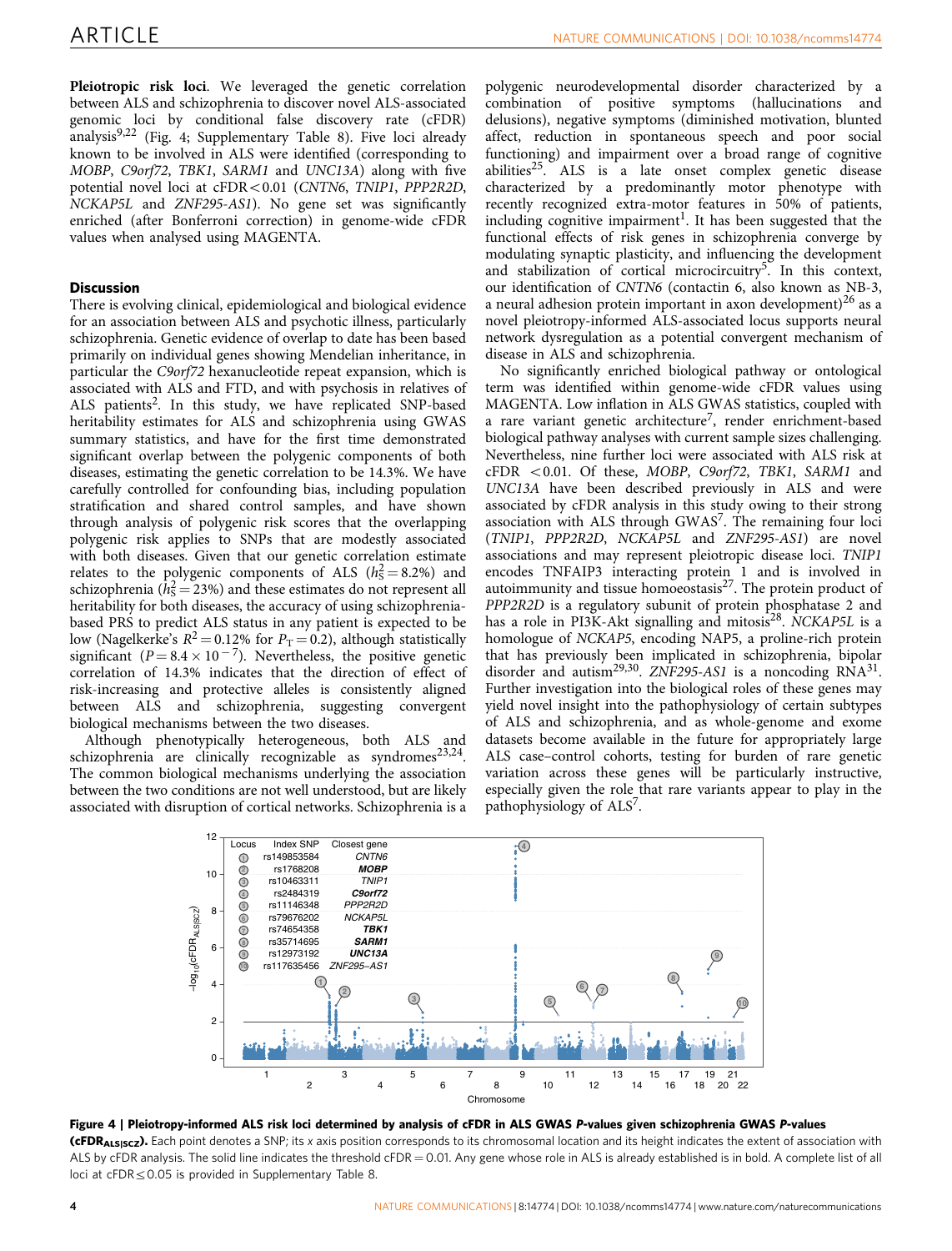Our data suggest that other neuropsychiatric conditions (bipolar disorder, autism and major depression) do not share polygenic risk with ALS. This finding contrasts with our recent observations from family aggregation studies and may be unexpected given the extensive genetic correlation between neuropsychiatric conditions<sup>6</sup>. This could relate to statistical power conferred by secondary phenotype cohort sizes, and future studies with larger sample sizes will shed further light on the relationship between ALS and neuropsychiatric disease. It is also possible that the current study underestimates genetic correlations due to the substantial role that rare variants play in the genetic architecture of  $ALS^7$  $ALS^7$  and future fine-grained studies examining heritability and genetic correlation in low-minor allele frequency and low-LD regions may identify a broader relationship between ALS and neuropsychiatric diseases.

A potential criticism of this study is that the polygenic overlap between ALS and schizophrenia could be driven by misdiagnosis, particularly in cases of ALS–FTD, which can present in later life as a psychotic illness and could be misdiagnosed as schizophrenia. This is unlikely, as strict diagnostic criteria are required for inclusion of samples in the schizophrenia GWAS dataset<sup>5</sup>. Furthermore, since core schizophrenia symptoms are usually diagnosed during late adolescence, a misdiagnosis of FTD-onset ALS–FTD as schizophrenia is unlikely. In this study, we found no evidence for misdiagnosis of ALS as schizophrenia (BUHMBOX  $P = 0.94$ ) and we estimated that a misdiagnosis of 4.86% of ALS cases would be required to spuriously observe a genetic correlation of 14.3%, which is not likely to occur in clinical practice. We are therefore confident that this genetic correlation estimate reflects a genuine polygenic overlap between the two diseases and is not a feature of cohort ascertainment, but the possibility of some misdiagnosis in either cohort cannot be entirely excluded based on available data.

A positive genetic correlation between ALS and schizophrenia predicts an excess of patients presenting with both diseases. Most neurologists and psychiatrists, however, will not readily acknowledge that these conditions co-occur frequently. Our genetic correlation estimate confers an odds ratio of 1.17 (1.08–1.26) for harbouring above-threshold liability for ALS given schizophrenia (or vice versa) and a lifetime risk of 1:34,336 for both phenotypes together. Thus, a very large incident cohort of 16,448 ALS patients (7,310–66,670), with detailed phenotype information, would be required to have sufficient power to detect an excess of schizophrenia within an ALS cohort. Coupled with reduced life expectancy in patients with schizophrenia<sup>32</sup>, this may explain the relative dearth of epidemiological studies to date providing clinical evidence of excess comorbidity. Moreover, it has also been proposed that prolonged use of antipsychotic medication may protect against developing all of the clinical features of ALS<sup>33</sup>, which would reduce the rate of observed comorbidity. Considering our novel evidence for a genetic relationship between ALS and schizophrenia, this underscores the intriguing possibility that therapeutic strategies for each condition may be useful in the other, and our findings provide rationale to consider the biology of ALS and schizophrenia as related in future drug development studies. Indeed, the glutamate-modulating ALS therapy riluzole has shown efficacy as an adjunct to risperidone, an antipsychotic medication, in reducing the negative symptoms of schizophrenia<sup>34</sup>.

In conclusion, we have estimated the genetic correlation between ALS and schizophrenia to be 14.3% (7.05–21.6), providing molecular genetic support for our epidemiological observation of psychiatric endophenotypes within ALS kindreds. To our knowledge, this is the first study to show genetic correlation derived from polygenic overlap between neurodegenerative and neuropsychiatric phenotypes. The presence of both apparent monogenic C9orf7[2](#page-5-0)-driven overlap<sup>2</sup> and polygenic overlap in the aetiology of ALS and schizophrenia suggests the presence of common biological processes, which may relate to disruption of cortical circuitry. As both ALS and schizophrenia are heterogeneous conditions, further genomic, biological and clinical studies are likely to yield novel insights into the pathological processes for both diseases and will provide clinical sub-stratification parameters that could drive novel drug development for both neurodegenerative and psychiatric conditions.

#### **Methods**

Study population and genetic data. For ALS, 7,740,343 SNPs genotyped in 12,577 ALS patients and 23,475 healthy controls of European ancestry organized in 27 platform- and country-defined strata were used<sup>7</sup>. The schizophrenia dataset comprised GWAS summary statistics for 9,444,230 SNPs originally genotyped in 34,241 patients and 4[5](#page-5-0),604 controls of European and Asian ancestry<sup>5</sup>. For LD score regression, GWAS summary statistics were generated for the ALS cohort using mixed linear model association testing implemented in Genome-wide Complex Trait Analysis<sup>11</sup> or logistic regression combined with cross-stratum meta-analysis using METAL<sup>[12](#page-5-0)</sup>. To evaluate sample overlap for PRS and cFDR analyses, we also obtained individual-level genotype data for 27,647 schizophrenia cases and 33,675 controls from the schizophrenia GWAS (Psychiatric Genomics Consortium<sup>[5](#page-5-0)</sup> and dbGaP accession number phs000021.v3.p2). Using 88,971 LD-pruned (window size 200 SNPs; shift 20 SNPs;  $r^2 > 0.25$ ) SNPs in both datasets (INFO score  $> 0.8$ ;  $MAF > 0.2$ ), with SNPs in high-LD regions removed (Supplementary Table 4), samples were removed from the ALS dataset if they were duplicated or had a cryptically related counterpart (PLINK  $\hat{\pi}$  > 0.1; 5,582 individuals) in the schizophrenia cohort and whole strata (representing Finnish and German samples; 3,811 individuals) were also removed if commonality with the schizophrenia cohort could not be ascertained (due to unavailability of individual-level genotype data in the schizophrenia cohort) and in which a sample overlap was suspected (Supplementary Table 3).

LD score regression. We calculated LD scores using LDSC v1.0.0 in 1 centiMorgan windows around 13,307,412 non-singleton variants genotyped in 379 European individuals (CEU, FIN, GBR, IBS and TSI populations) in the phase 1 integrated release of the 1,000 Genomes Project<sup>35</sup>. For regression weights<sup>13</sup>, we restricted LD score calculation to SNPs included in both the GWAS summary statistics and HapMap phase 3; for  $r_g$  estimation in pairs of traits this was the intersection of SNPs for both traits and HapMap. Because population structure and confounding were highly controlled in the ALS summary statistics by the use of mixed linear model association tests, we constrained the LD score regression intercept to 1 for  $h_s^2$  estimation in ALS, and we also estimated  $h_s^2$  with a free intercept. For  $h_s^2$  estimation in all other traits and for  $r_g$  estimation the intercept was a free parameter. We also estimated  $r_g$  using ALS meta-analysis results<sup>[7](#page-5-0)</sup> with free and constrained intercepts and with permuted data conserving population structure. Briefly, principal component analysis was carried out for each stratum using smartpca<sup>[36](#page-6-0)</sup> and the three-dimensional space defined by principal components 1–3 was equally subdivided into 1,000 cubes. Within each cube, case–control labels were randomly swapped and association statistics were re-calculated for the entire stratum using logistic regression. Study-level P-values were then calculated using inverse variance weighted fixed effect meta-analysis implemented in METAL<sup>[7,12](#page-5-0)</sup>.  $h_S^2$  was estimated for these meta-analysed permuted data using LD score regression (Supplementary Table 1).

Polygenic risk score analysis. We calculated PRS for 10,032 cases and 16,627 healthy controls in the ALS dataset (duplicate and suspected or confirmed related samples with the schizophrenia dataset removed), based on schizophreniaassociated alleles and effect sizes reported in the GWAS summary statistics for 6,843,674 SNPs included in both studies and in the phase 1 integrated release of the 1,000 Genomes Project<sup>[35](#page-6-0)</sup> (imputation INFO score  $<$  0.3; minor allele frequency <0.01; A/T and G/C SNPs removed). SNPs were clumped in two rounds (physical distance threshold of 250 kb and a LD threshold ( $R^2$ ) of > 0.5 in the first round and a distance of 5,000 kb and LD threshold of  $>$  0.2 in the second round) using PLINK v1.90b3y, removing high-LD regions (Supplementary Table 4), resulting in a final set of 496,548 SNPs for PRS calculations. Odds ratios for autosomal SNPs reported in the schizophrenia summary statistics were log-converted to beta values and PRS were calculated using PLINK's score function for twelve schizophrenia GWAS *P*-value thresholds ( $\overline{P}_{T}$ ):  $5 \times 10^{-8}$ ,  $5 \times 10^{-7}$ ,  $5 \times 10^{-6}$ ,  $5 \times 10^{-5}$ ,  $5 \times 10^{-4}$ ,  $5 \times 10^{-3}$ , 0.05, 0.1, 0.2, 0.3, 0.4 and 0.5. A total of 100 principal components (PCs) were generated for the ALS sample using GCTA version 1.24.4. Using R version 3.2.2, a generalized linear model was applied to model the phenotype of individuals in the ALS dataset. PCs that had a significant effect on the phenotype ( $P$ <0.0005, Bonferroni-corrected for 100 PCs) were selected (PCs 1, 4, 5, 7, 8, 10, 11, 12, 14, 36, 49).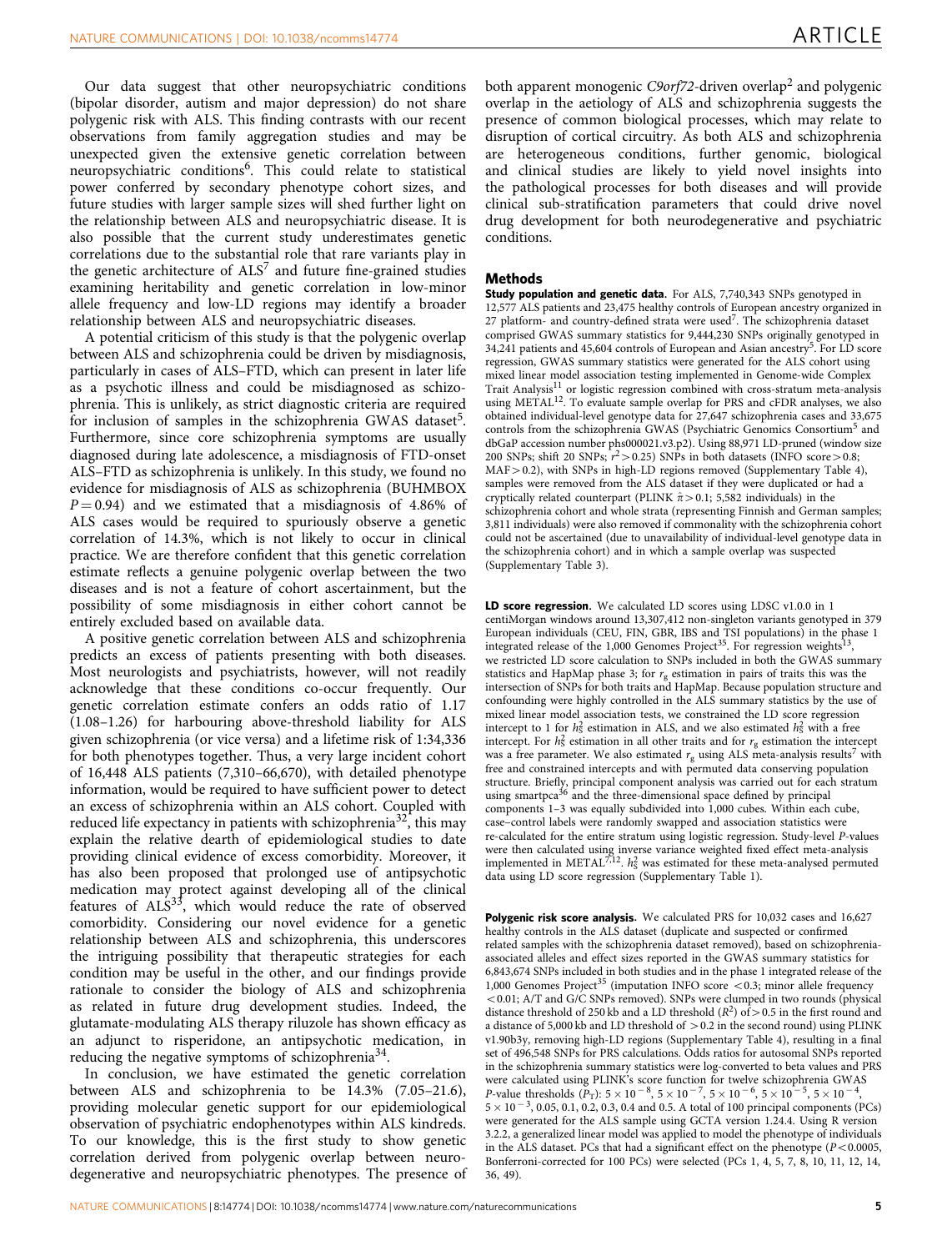<span id="page-5-0"></span>To estimate explained variance of PRS on the phenotype, a baseline linear relationship including only sex and significant PCs as variables was modelled first:

$$
y = \alpha + \beta_{\text{sex}} x_{\text{sex}} + \sum_{n} \beta_{\text{pc}_n} x_{\text{pc}_n},
$$

where  $y$  is the phenotype in the ALS dataset,  $\alpha$  is the intercept of the model with a slope  $\beta$  for each variable x.

Subsequently, a linear model including polygenic scores for each schizophrenia  $P_T$  was calculated:

$$
y = \alpha + \beta_{sex} x_{sex} + \sum_{n} \beta_{pc_{n}} x_{pc_{n}} + \beta_{prs} x_{prs}.
$$

A Nagelkerke  $R^2$  value was obtained for every model and the baseline Nagelkerke  $R^2$  value was subtracted, resulting in a  $\Delta$  explained variance that describes the contribution of schizophrenia-based PRS to the phenotype in the ALS dataset. PRS analysis was also performed in permuted case–control data (1,000 permutations, conserving case–control ratio) to assess whether the increased  $\Delta$  explained variance was a true signal associated with phenotype.  $\Delta$  explained variances and P-values were averaged across permutation analyses.

To ensure we did not over- or under-correct for population effects in our model, we tested the inclusion of up to a total of 30 PCs in the model, starting with the PC with the most significant effect on the ALS phenotype (Supplementary Fig. 2). Increasing the number of PCs initially had a large effect on the  $\Delta$  explained variance, but this effect levelled out after 11 PCs. On the basis of this test we are confident that adding the 11 PCs that had a significant effect on the phenotype sufficiently accounted for possible confounding due to population differences.

For the schizophrenia  $\bar{P}_{\text{T}}$  for which we obtained the highest  $\Delta$  explained variance (0.2), we subdivided observed schizophrenia-based PRS in the ALS cohort into deciles and calculated the odds ratio for being an ALS case in each decile compared to the first decile using a similar generalized linear model:

$$
y = \alpha + \beta_{\text{sex}} x_{\text{sex}} + \sum_{n} \beta_{\text{pc}_n} x_{\text{pc}_n} + \beta_{\text{decile}} x_{\text{decile}}.
$$

Odds ratios and 95% confidence intervals for ALS were derived by calculating the exponential function of the beta estimate of the model for each of the deciles  $2-10$ .

**Diagnostic misclassification.** To distinguish the contribution of misdiagnosis<br>from true genetic pleiotropy we used BUHMBOX<sup>21</sup> with 417 independent ALS risk alleles in a sample of 27,647 schizophrenia patients for which individual-level genotype data were available. We also estimated the required misdiagnosis rate M of FTD–ALS as schizophrenia that would lead to the observed genetic correlation estimate as  $C/(C+1)$ , where  $C = \rho_g N_{SCZ}/N_{ALS}$  and  $N_{SCZ}$  and  $N_{ALS}$  are the number of cases in the schizophrenia and ALS datasets, respectively<sup>[37](#page-6-0)</sup> (derived in Supplementary Methods 1).

Expected comorbidity. To investigate the expected comorbidity of ALS and schizophrenia given the observed genetic correlation, we modelled the distribution in liability for ALS and schizophrenia as a bivariate normal distribution with the liability-scale covariance determined by LD score regression (Supplementary Methods 2). Lifetime risks for  $ALS^{38}$  $ALS^{38}$  $ALS^{38}$  and schizophrenia<sup>25</sup> of 1/400 and 1/100, respectively, were used to calculate liability thresholds above which individuals develop ALS or schizophrenia, or both. The expected proportions of individuals above these thresholds were used to calculate the odds ratio of developing ALS given schizophrenia, or vice versa (Supplementary Methods 2). The required population size to observe a significant excess of comorbidity was calculated using the binomial power equation.

Pleiotropy-informed risk loci for ALS. Using an adapted cFDR method<sup>9</sup> that allows shared controls between cohorts<sup>22</sup>, we estimated per-SNP cFDR given LD score-corrected<sup>8</sup> schizophrenia GWAS P-values for ALS mixed linear model summary statistics calculated in a dataset excluding Finnish and German cohorts (in which suspected control overlap could not be determined), but including all other overlapping samples (totalling 5,582). To correct for the relationship between LD and GWAS test statistics, schizophrenia summary statistics were residualized on LD score by subtracting the product of each SNP's LD score and the univariate LD score regression coefficient for schizophrenia. cFDR values conditioned on these residualized schizophrenia GWAS P-values were calculated for mixed linear model association statistics calculated at 6,843,670 SNPs genotyped in 10,147 ALS cases and 22,094 controls. Pleiotropic genomic loci were considered statistically significant if  $cFDR < 0.01$  (following Andreassen et al.<sup>9</sup>) and were clumped with all neighbouring SNPs based on LD ( $r^2$  > 0.1) in the complete ALS dataset. Associated cFDR genomic regions were then mapped to the locations of known RefSeq transcripts in human genome build GRCh37. Genome-wide cFDR values were also tested for enrichment in 9,711 gene sets included in the MAGENTA software package (version 2.4, July 2011) and derived from databases such as Gene Ontology (GO, [http://geneontology.org/\)](http://geneontology.org/), Kyoto Encyclopedia of Genes and Genomes (KEGG,<http://www.kegg.jp/>), Protein ANalysis THrough Evolutionary Relationships (PANTHER,<http://www.pantherdb.org/>) and INGENUITY [\(http://www.ingenuity.com/\)](http://www.ingenuity.com/). SNPs were mapped to genes including 20 kb up- and downstream regions to include regulatory elements. The enrichment cutoff applied

in our analysis was based on the 95th percentile of gene scores for all genes in the genome. The null distribution of gene scores for each gene set was based on 10,000 randomly sampled gene sets with equal size. MAGENTA uses a Mann–Whitney rank-sum test to assess gene-set enrichment<sup>[39](#page-6-0)</sup>.

Data availability. All data used in this study are publically available and can be accessed via the studies cited in the text. Other data are available from the authors upon reasonable request.

#### References

- 1. Phukan, J. et al. The syndrome of cognitive impairment in amyotrophic lateral sclerosis: a population-based study. J. Neurol. Neurosurg. Psychiatry 83, 102–108 (2012).
- 2. Byrne, S. et al. Aggregation of neurologic and neuropsychiatric disease in amyotrophic lateral sclerosis kindreds: a population-based case–control cohort study of familial and sporadic amyotrophic lateral sclerosis. Ann. Neurol. 74, 699–708 (2013).
- 3. Al-Chalabi, A. et al. An estimate of amyotrophic lateral sclerosis heritability using twin data. J. Neurol. Neurosurg. Psychiatry 81, 1324-1326 (2010).
- 4. Lichtenstein, P. et al. Common genetic determinants of schizophrenia and bipolar disorder in Swedish families: a population-based study. Lancet Lond. Engl 373, 234–239 (2009).
- 5. Schizophrenia Working Group of the Psychiatric Genomics Consortium. Biological insights from 108 schizophrenia-associated genetic loci. Nature 511, 421–427 (2014).
- 6. Cross-Disorder Group of the Psychiatric Genomics Consortium. Genetic relationship between five psychiatric disorders estimated from genome-wide SNPs. Nat. Genet. 45, 984–994 (2013).
- 7. van Rheenen, W. et al. Genome-wide association analyses identify new risk variants and the genetic architecture of amyotrophic lateral sclerosis. Nat. Genet. 48, 1043–1048 (2016).
- 8. Bulik-Sullivan, B. et al. An atlas of genetic correlations across human diseases and traits. Nat. Genet. 47, 1236–1241 (2015).
- 9. Andreassen, O. A. et al. Improved detection of common variants associated with schizophrenia by leveraging pleiotropy with cardiovascular-disease risk factors. Am. J. Hum. Genet. 92, 197–209 (2013).
- 10. International Schizophrenia Consortium. Common polygenic variation contributes to risk of schizophrenia and bipolar disorder. Nature 460, 748–752 (2009).
- 11. Yang, J., Zaitlen, N. A., Goddard, M. E., Visscher, P. M. & Price, A. L. Advantages and pitfalls in the application of mixed-model association methods. Nat. Genet. 46, 100–106 (2014).
- 12. Willer, C. J., Li, Y. & Abecasis, G. R. METAL: fast and efficient meta-analysis of genomewide association scans. Bioinformatics 26, 2190–2191 (2010).
- 13. Bulik-Sullivan, B. K. et al. LD Score regression distinguishes confounding from polygenicity in genome-wide association studies. Nat. Genet. 47, 291–295 (2015).
- 14. Schizophrenia Psychiatric Genome-Wide Association Study (GWAS) Consortium. Genome-wide association study identifies five new schizophrenia loci. Nat. Genet. 43, 969–976 (2011).
- 15. Psychiatric GWAS Consortium Bipolar Disorder Working Group. Large-scale genome-wide association analysis of bipolar disorder identifies a new susceptibility locus near ODZ4. Nat. Genet. 43, 977–983 (2011).
- 16. Major Depressive Disorder Working Group of the Psychiatric GWAS Consortium. A mega-analysis of genome-wide association studies for major depressive disorder. Mol. Psychiatry 18, 497–511 (2013).
- 17. Cross-Disorder Group of the Psychiatric Genomics Consortium. Identification of risk loci with shared effects on five major psychiatric disorders: a genome-wide analysis. Lancet Lond. Engl. 381, 1371–1379 (2013).
- 18. Lambert, J. C. et al. Meta-analysis of 74,046 individuals identifies 11 new susceptibility loci for Alzheimer's disease. Nat. Genet. 45, 1452–1458 (2013).
- 19. Patsopoulos, N. A. et al. Genome-wide meta-analysis identifies novel multiple sclerosis susceptibility loci. Ann. Neurol. 70, 897–912 (2011).
- 20. Wood, A. R. et al. Defining the role of common variation in the genomic and biological architecture of adult human height. Nat. Genet. 46, 1173–1186  $(2014)$ .
- 21. Han, B. et al. A method to decipher pleiotropy by detecting underlying heterogeneity driven by hidden subgroups applied to autoimmune and neuropsychiatric diseases. Nat. Genet. 48, 803–810 (2016).
- 22. Liley, J. & Wallace, C. A pleiotropy-informed Bayesian false discovery rate adapted to a shared control design finds new disease associations from GWAS summary statistics. PLoS Genet. 11, e1004926 (2015).
- 23. Brown, A. S. & McGrath, J. J. The prevention of schizophrenia. Schizophr. Bull 37, 257–261 (2011).
- 24. Al-Chalabi, A. et al. Amyotrophic lateral sclerosis: moving towards a new classification system. Lancet Neurol. 15, 1182–1194 (2016).
- 25. Kahn, R. S. et al. Schizophrenia. Nat. Rev. Dis. Primer 1, 15067 (2015).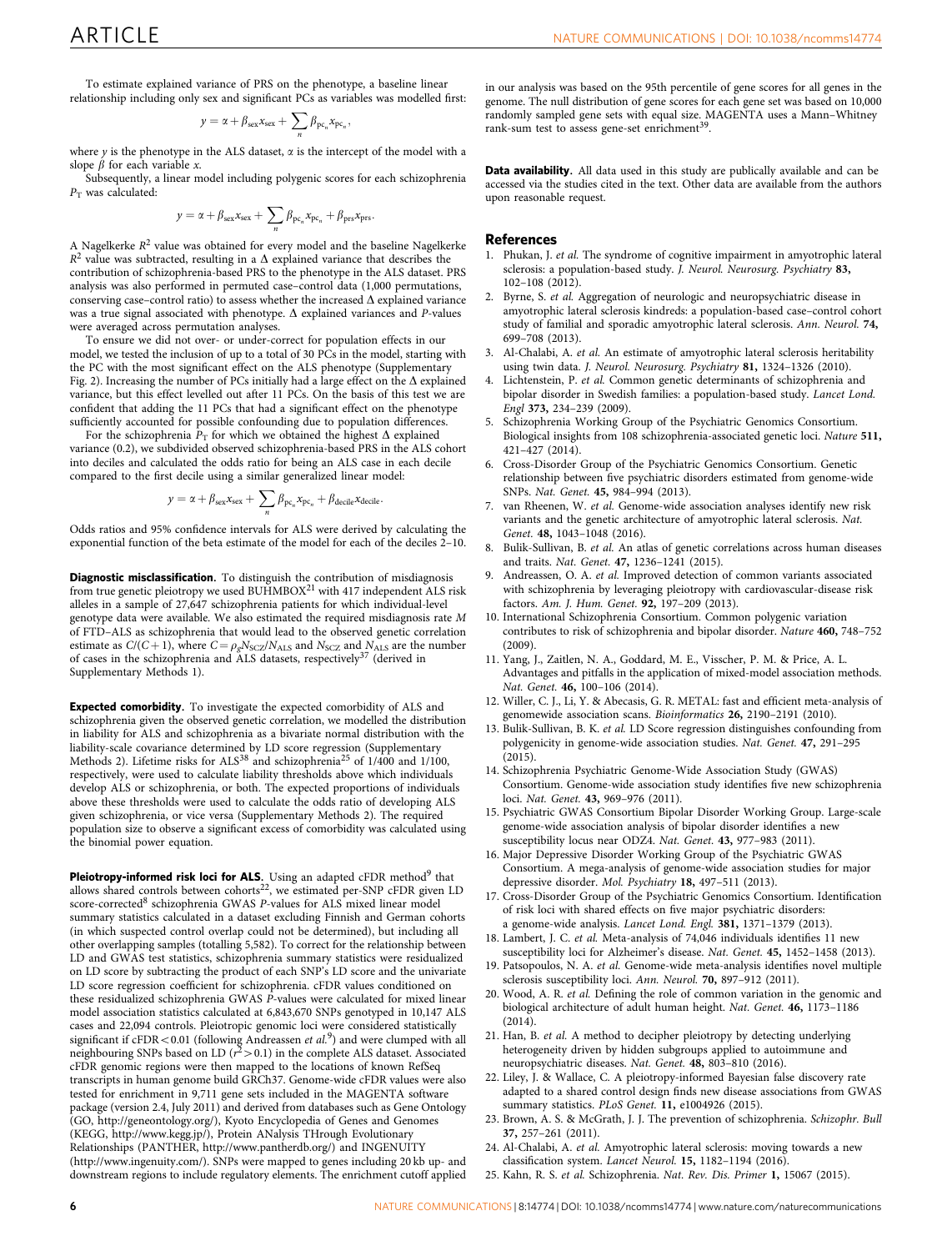- <span id="page-6-0"></span>26. Huang, Z., Yu, Y., Shimoda, Y., Watanabe, K. & Liu, Y. Loss of neural recognition molecule NB-3 delays the normal projection and terminal branching of developing corticospinal tract axons in the mouse. J. Comp. Neurol. 520, 1227–1245 (2012).
- 27. Ramirez, V. P., Gurevich, I. & Aneskievich, B. J. Emerging roles for TNIP1 in regulating post-receptor signaling. Cytokine Growth Factor Rev. 23, 109–118 (2012).
- 28. Toker, A. & Marmiroli, S. Signaling specificity in the Akt pathway in biology and disease. Adv. Biol. Regul. 55, 28–38 (2014).
- 29. Wang, K.-S., Liu, X.-F. & Aragam, N. A genome-wide meta-analysis identifies novel loci associated with schizophrenia and bipolar disorder. Schizophr. Res. 124, 192–199 (2010).
- 30. Chahrour, M. H. et al. Whole-exome sequencing and homozygosity analysis implicate depolarization-regulated neuronal genes in autism. PLoS Genet. 8, e1002635 (2012).
- 31. Ota, T. et al. Complete sequencing and characterization of 21,243 full-length human cDNAs. Nat. Genet. 36, 40–45 (2004).
- 32. Laursen, T. M., Munk-Olsen, T. & Vestergaard, M. Life expectancy and cardiovascular mortality in persons with schizophrenia. Curr. Opin. Psychiatry 25, 83–88 (2012).
- 33. Stommel, E. W., Graber, D., Montanye, J., Cohen, J. A. & Harris, B. T. Does treating schizophrenia reduce the chances of developing amyotrophic lateral sclerosis? Med. Hypotheses 69, 1021–1028 (2007).
- 34. Farokhnia, M. et al. A double-blind, placebo controlled, randomized trial of riluzole as an adjunct to risperidone for treatment of negative symptoms in patients with chronic schizophrenia. Psychopharmacology 231, 533–542 (2014).
- 35. McVean, G. A. et al. An integrated map of genetic variation from 1,092 human genomes. Nature 491, 56–65 (2012).
- 36. Patterson, N., Price, A. L. & Reich, D. Population structure and eigenanalysis. PLoS Genet. 2, e190 (2006).
- 37. Wray, N. R., Lee, S. H. & Kendler, K. S. Impact of diagnostic misclassification on estimation of genetic correlations using genome-wide genotypes. Eur. J. Hum. Genet. 20, 668-674 (2012).
- 38. Johnston, C. A. et al. Amyotrophic lateral sclerosis in an urban setting: a population based study of inner city London. J. Neurol. 253, 1642–1643 (2006).
- 39. Segrè, A. V. et al. Common inherited variation in mitochondrial genes is not enriched for associations with type 2 diabetes or related glycemic traits. PLoS Genet. 6, e1001058 (2010).

#### Acknowledgements

We acknowledge helpful contributions from Mr Gert Jan van de Vendel in the design and execution of PRS analyses. This study received support from the ALS Association; Fondation Thierry Latran; the Motor Neurone Disease Association of England, Wales and Northern Ireland; Science Foundation Ireland; Health Research Board (Ireland), The Netherlands ALS Foundation (Project MinE, to J.H.V., L.H.v.d.B.), the Netherlands Organisation for Health Research and Development (Vici scheme, L.H.v.d.B.) and ZonMW under the frame of E-Rare-2, the ERA Net for Research on Rare Diseases (PYRAMID). Research leading to these results has received funding from the European Community's Health Seventh Framework Programme (FP7/2007–2013). A.G. is supported by the Research Foundation KU Leuven (C24/16/045). A.A.-C. received salary support from the National Institute for Health Research (NIHR) Dementia Biomedical Research Unit and Biomedical Research Centre in Mental Health at South London and Maudsley NHS Foundation Trust and King's College London. The views expressed are those of the authors and not necessarily those of the NHS, the NIHR or the Department of Health. Samples used in this research were in part obtained from the UK National DNA Bank for MND Research, funded by the MND Association and the Wellcome Trust. We acknowledge sample management undertaken by Biobanking Solutions funded by the Medical Research Council (MRC) at the Centre for Integrated Genomic Medical Research, University of Manchester. This is an EU Joint Programme-Neurodegenerative Disease Research (JPND) Project (STRENGTH, SOPHIA). In addition to those mentioned above, the project is supported through the following funding organizations under the aegis of JPND: UK, Economic and Social Research Council; Italy, Ministry of Health and Ministry of Education, University and Research; France, L'Agence nationale pour la recherche. The work leading up to this publication was funded by the European Community's Health Seventh Framework Programme (FP7/2007–2013; Grant Agreement Number 2,59,867). We thank the International Genomics of Alzheimer's Project (IGAP) for providing summary results data for these

analyses. The investigators within IGAP provided data but did not participate in analysis or writing of this report. IGAP was made possible by the generous participation of the control subjects, the patients, and their families. The i-Select chips was funded by the French National Foundation on Alzheimer's disease and related disorders. EADI was supported by the LABEX (laboratory of excellence program investment for the future) DISTALZ grant, Inserm, Institut Pasteur de Lille, Universite´ de Lille 2 and the Lille University Hospital. GERAD was supported by the MRC (Grant No. 5,03,480), Alzheimer's Research UK (Grant No. 5,03,176), the Wellcome Trust (Grant No. 082604/2/07/Z) and German Federal Ministry of Education and Research: Competence Network Dementia Grant no. 01GI0102, 01GI0711, 01GI0420. CHARGE was partly supported by the NIH/NIA Grant R01 AG033193 and the NIA AG081220 and AGES contract N01-AG-12,100, the NHLBI Grant R01 HL105756, the Icelandic Heart Association, and the Erasmus Medical Center and Erasmus University. ADGC was supported by the NIH/NIA Grants: U01 AG032984, U24 AG021886, U01 AG016976, and the Alzheimer's Association Grant ADGC-10–196728. The Project MinE GWAS Consortium included contributions from the PARALS registry, SLALOM group, SLAP registry, FALS Sequencing Consortium, SLAGEN Consortium and NNIPPS Study Group; the Schizophrenia Working Group of the Psychiatric Genomics Consortium included contributions from the Psychosis Endophenotypes International Consortium and Wellcome Trust Case–control Consortium. Members of these eight consortia are listed in Supplementary Note 2.

#### Author contributions

O.H., J.H.V. and A.A.-C. conceived the study. R.L.McL., D.S., W.v.R., K.R.v.E., M.O'B., D.G.B., A.A.-C., L.H.v.d.B., J.J.L., O.H. and J.H.V. contributed to study design. R.L.McL., D.S. and W.v.R. conducted the analyses. R.L.McL., D.S., O.H., J.J.L. and J.H.V. drafted the manuscript. R.S.K., R.A.O. and A.G. provided data and critical revision of the manuscript. The Project MinE GWAS Consortium and Schizophrenia Working Group of the Psychiatric Genomics Consortium provided data. R.L.Mc.L. and D.S. contributed equally. J.J.L., O.H. and J.H.V. jointly directed the work.

#### Additional information

Supplementary Information accompanies this paper at [http://www.nature.com/](http://www.nature.com/naturecommunications) [naturecommunications](http://www.nature.com/naturecommunications)

Competing interests: O.H. has received speaking honoraria from Novartis, Biogen Idec, Sanofi Aventis and Merck-Serono. She has been a member of advisory panels for Biogen Idec, Allergen, Ono Pharmaceuticals, Novartis, Cytokinetics and Sanofi Aventis. She serves as Editor-in-Chief of Amyotrophic Lateral Sclerosis and Frontotemporal Dementia. L.H.v.d.B. serves on scientific advisory boards for Prinses Beatrix Spierfonds, Thierry Latran Foundation, Baxalta, Cytokinetics and Biogen, serves on the Editorial Board of the Journal of Neurology, Neurosurgery, and Psychiatry, Amyotrophic Lateral Sclerosis and Frontotemporal Degeneration, and Journal of Neuromuscular Diseases. A.A.C. has served on advisory panels for Biogen Idec, Cytokinetics, GSK, OrionPharma and Mitsubishi-Tanabe, serves on the Editorial Boards of Amyotrophic Lateral Sclerosis and Frontotemporal Degeneration and F1000, and receives royalties for The Brain: A Beginner's Guide, OneWorld Publications, and Genetics of Complex Human Diseases, Cold Spring Harbor Laboratory Press. The remaining authors declare no competing financial interests.

Reprints and permission information is available online at [http://npg.nature.com/](http://npg.nature.com/reprintsandpermissions/) [reprintsandpermissions/](http://npg.nature.com/reprintsandpermissions/)

How to cite this article: McLaughlin, R. L. et al. Genetic correlation between amyotrophic lateral sclerosis and schizophrenia. Nat. Commun. 8, 14774 doi: 10.1038/ncomms14774 (2017).

Publisher's note: Springer Nature remains neutral with regard to jurisdictional claims in published maps and institutional affiliations.

This work is licensed under a Creative Commons Attribution 4.0  $\left(\mathrm{cc}\right)$ International License. The images or other third party material in this article are included in the article's Creative Commons license, unless indicated otherwise in the credit line; if the material is not included under the Creative Commons license, users will need to obtain permission from the license holder to reproduce the material. To view a copy of this license, visit<http://creativecommons.org/licenses/by/4.0/>

 $\circ$  The Author(s) 2017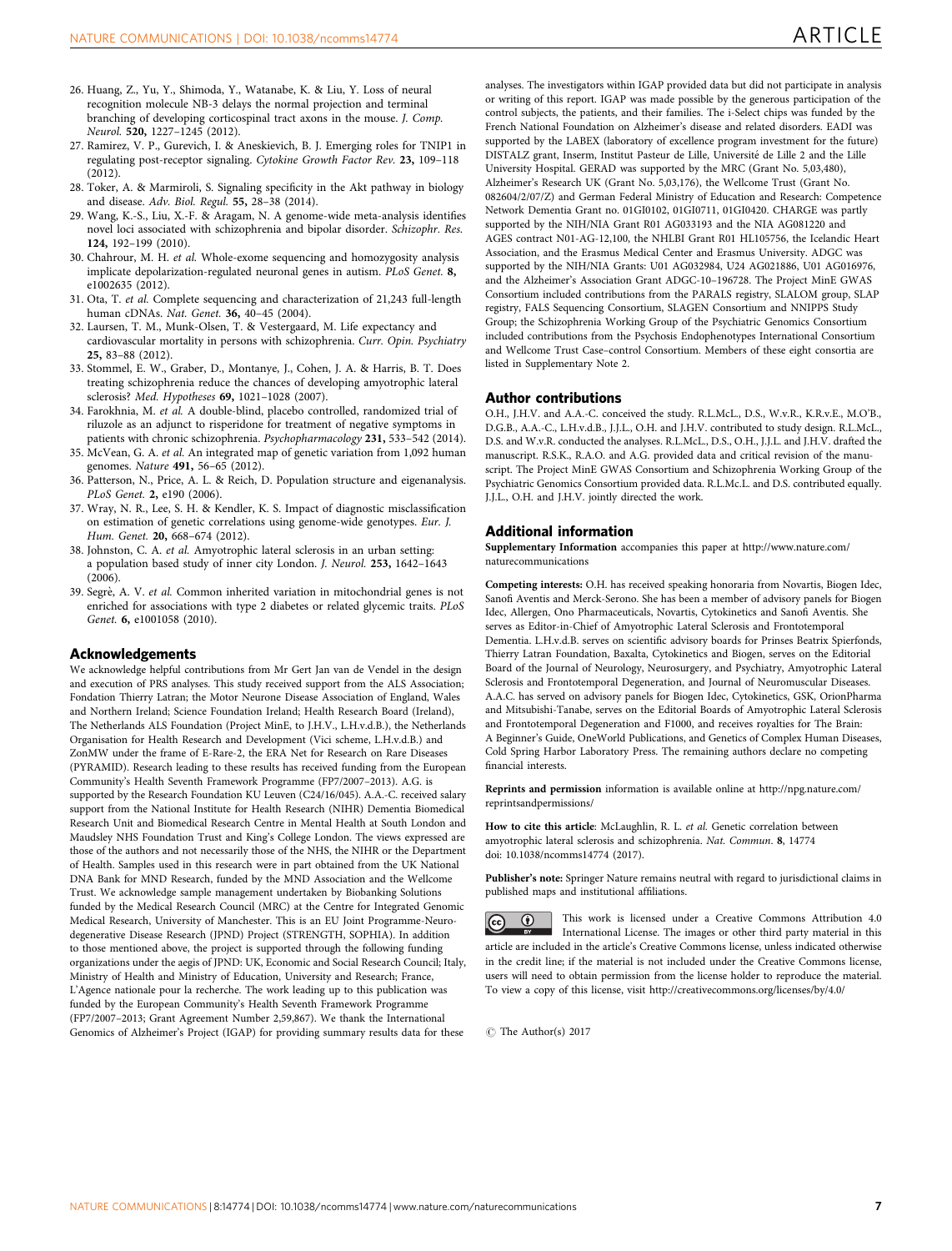# Project MinE GWAS Consortium

Aleksey Shatunov<sup>8</sup>, Annelot M. Dekker<sup>3</sup>, Frank P. Diekstra<sup>3</sup>, Sara L. Pulit<sup>4</sup>, Rick A.A. van der Spek<sup>3</sup>, Perry T.C. van Doormaal<sup>3</sup>, William Sproviero<sup>8</sup>, Ashley R. Jones<sup>8</sup>, Garth A. Nicholson<sup>10,11</sup>, Dominic B. Rowe<sup>10</sup>, Roger Pamphlett<sup>12</sup>, Matthew C. Kiernan<sup>13</sup>, Denis Bauer<sup>14</sup>, Tim Kahlke<sup>14</sup>, Kelly Williams<sup>10</sup>, Filip Eftimov<sup>15</sup>, Isabella Fogh<sup>8,16</sup>, Nicola Ticozzi<sup>16,17</sup>, Kuang Lin<sup>8</sup>, Stéphanie Millecamps<sup>18</sup>, Francois Salachas<sup>19</sup>, Vincent Meininger<sup>19</sup>, Mamede de Carvalho<sup>20,21</sup>, Susana Pinto<sup>20,21</sup>, Jesus S. Mora<sup>22</sup>, Ricardo Rojas-García<sup>23</sup>, Meraida Polak<sup>24</sup>, Siddharthan Chandran<sup>25,26</sup>, Shuna Colville<sup>25</sup>, Robert Swingler<sup>25</sup>, Karen E. Morrison<sup>27,28</sup>, Pamela J. Shaw<sup>29</sup>, John Hardy<sup>30</sup>, Richard W. Orrell<sup>31</sup>, Alan Pittman<sup>30,32</sup>, Katie Sidle<sup>31</sup>, Pietro Fratta<sup>33</sup>, Andrea Malaspina<sup>34,35</sup>, Susanne Petri<sup>36</sup>, Susanna Abdulla<sup>37</sup>, Carsten Drepper<sup>38</sup>, Michael Sendtner<sup>38</sup>, Thomas Meyer<sup>39</sup>, Martina Wiedau-Pazos<sup>5</sup>, Catherine Lomen-Hoerth<sup>40</sup>, Vivianna M. Van Deerlin<sup>41</sup>, John O. Trojanowski<sup>41</sup>, Lauren Elman<sup>42</sup>, Leo McCluskev<sup>42</sup>, Nazli Basak<sup>43</sup>, Thomas Meitinger<sup>44</sup>, Peter Lichtner<sup>44</sup>, Milena Blagojevic-Radivojkov<sup>44</sup>, Christian R. Andres<sup>45</sup>, Cindy Maurel<sup>45</sup>, Gilbert Bensimon<sup>46</sup>, Bernhard Landwehrmeyer<sup>47</sup>, Alexis Brice<sup>48</sup>, Christine A.M. Payan<sup>46</sup>, Safa Saker-Delye<sup>49</sup>, Alexandra Dürr<sup>50</sup>, Nicholas Wood<sup>51</sup>, Lukas Tittmann<sup>52</sup>, Wolfgang Lieb<sup>52</sup>, Andre Franke<sup>53</sup>, Marcella Rietschel<sup>54</sup>, Sven Cichon<sup>55,56,57,58,59</sup>, Markus M. Nöthen<sup>55,56</sup>, Philippe Amouyel<sup>60</sup>, Christophe Tzourio<sup>61</sup>, Jean-François Dartigues<sup>61</sup>, Andre G. Uitterlinden<sup>62,63</sup>, Fernando Rivadeneira<sup>62,63</sup>, Karol Estrada<sup>62</sup>, Albert Hofman<sup>63</sup>, Charles Curtis<sup>64</sup>, Anneke J. van der Kooi<sup>15</sup>, Marianne de Visser<sup>15</sup>, Markus Weber<sup>65</sup>, Christopher E. Shaw<sup>8</sup>, Bradley N. Smith<sup>8</sup>, Orietta Pansarasa<sup>66</sup>, Cristina Cereda<sup>66</sup>, Roberto Del Bo<sup>67</sup>, Giacomo P. Comi<sup>67</sup>, Sandra D'Alfonso<sup>68</sup>, Cinzia Bertolin<sup>69</sup>, Gianni Sorarù<sup>69</sup>, Letizia Mazzini<sup>70</sup>, Viviana Pensato<sup>71</sup>, Cinzia Gellera<sup>71</sup>, Cinzia Tiloca<sup>16</sup>, Antonia Ratti<sup>16,17</sup>, Andrea Calvo<sup>72,73</sup>, Cristina Moglia<sup>72,73</sup>, Maura Brunetti<sup>72,73</sup>, Simon Arcuti<sup>74</sup>, Rosa Capozzo<sup>74</sup>, Chiara Zecca<sup>74</sup>, Christian Lunetta<sup>75</sup>, Silvana Penco<sup>76</sup>, Nilo Riva<sup>77</sup>, Alessandro Padovani<sup>78</sup>, Massimiliano Filosto<sup>78</sup>, Ian Blair<sup>10</sup>, P. Nigel Leigh<sup>79</sup>, Federico Casale<sup>72</sup>, Adriano Chio<sup>72,73</sup>, Ettore Beghi<sup>80</sup>, Elisabetta Pupillo<sup>80</sup>, Rosanna Tortelli<sup>74</sup>, Giancarlo Logroscino<sup>81,82</sup>, John Powell<sup>8</sup>, Albert C. Ludolph<sup>47</sup>, Jochen H. Weishaupt<sup>47</sup>, Wim Robberecht<sup>83</sup>, Philip Van Damme<sup>83,84</sup>, Robert H. Brown<sup>85</sup>, Jonathan Glass<sup>24</sup>, John E. Landers<sup>85</sup>, Peter M. Andersen<sup>46,86</sup>, Philippe Corcia<sup>87,88</sup>, Patrick Vourc'h<sup>45</sup>, Vincenzo Silani<sup>16,17</sup>, Michael A. van Es<sup>3</sup>, R. Jeroen Pasterkamp<sup>89</sup>, Cathryn M. Lewis<sup>90,91</sup> & Gerome Breen<sup>6,92,93</sup>

<sup>10</sup>Department of Biomedical Sciences, Faculty of Medicine and Health Sciences, Macquarie University, Sydney, New South Wales, Australia. <sup>11</sup>University of Sydney, ANZAC Research Institute, Concord Hospital, Sydney, New South Wales, Australia. <sup>12</sup>The Stacey MND Laboratory, Department of Pathology, The University of Sydney, Sydney, New South Wales, Australia. <sup>13</sup>Brain and Mind Research Institute, The University of, Sydney, New South Wales, Australia. <sup>14</sup>Transformational Bioinformatics, Commonwealth Scientific and Industrial Research Organisation, Sydney, New South Wales, Australia. <sup>15</sup>Department of Neurology, Academic Medical Center, Amsterdam, The Netherlands. <sup>16</sup>Department of Neurology and Laboratory of Neuroscience, IRCCS Istituto Auxologico Italiano, Milano, Italy. <sup>17</sup>Department of Pathophysiology and Tranplantation, 'Dino Ferrari' Center, Università degli Studi di Milano, Milano, Italy. <sup>18</sup>Institut du Cerveau et de la Moelle épinière, Inserm U1127, CNRS UMR 7225, Sorbonne Universités, UPMC Univ Paris 06 UMRS1127, Paris, France. <sup>19</sup>Ramsay Generale de Santé, Hopital Peupliers, Centre SLA Ile de France, Paris, France. <sup>20</sup>Institute of Physiology and Institute of Molecular Medicine, University of Lisbon, Lisbon, Lisbon, Portugal. <sup>21</sup>Department of Neurosciences, Hospital de Santa Maria-CHLN, Lisbon, Portugal. <sup>22</sup>Department of Neurology, Hospital Carlos III, Madrid, Spain. <sup>23</sup>Neurology Department, Hospital de la Santa Creu i Sant Pau de Barcelona, Autonomous University of Barcelona, Barcelona, Spain. <sup>24</sup>Department Neurology and Emory ALS Center, Emory University School of Medicine, Atlanta, Georgia, USA. <sup>25</sup>Euan MacDonald Centre for Motor Neurone Disease Research, Edinburgh, UK. <sup>26</sup>Centre for Neuroregeneration and Medical Research Council Centre for Regenerative Medicine, University of Edinburgh, Edinburgh, UK. <sup>27</sup>School of Clinical and Experimental Medicine, College of Medical and Dental Sciences, University of Birmingham, Birmingham, UK. <sup>28</sup>Queen Elizabeth Hospital, University Hospitals Birmingham NHS Foundation Trust, Birmingham, UK. <sup>29</sup>Sheffield Institute for Translational Neuroscience (SITraN), University of Sheffield, Sheffield, UK. <sup>30</sup>Department of Molecular Neuroscience, Institute of Neurology, University College London, London, UK. <sup>31</sup>Department of Clinical Neuroscience, Institute of Neurology, University College London, London, UK. <sup>32</sup>Reta Lila Weston Institute, Institute of Neurology, University College London, London, UK. <sup>33</sup>Department of Neurodegenerative Diseases, Institute of Neurology, University College London, London, UK. <sup>34</sup>Centre for Neuroscience and Trauma, Blizard Institute, Queen Mary University of London, London, UK. <sup>35</sup>North-East London and Essex Regional Motor Neuron Disease Care Centre, London, London, UK.<sup>36</sup>Department of Neurology, Medical School Hannover, Hannover, Germany.<sup>37</sup>Department of Neurology, Otto-von-Guericke University Magdeburg, Magdeburg, Germany. <sup>38</sup>Institute for Clinical Neurobiology, University of Würzburg, Würzburg, Germany. <sup>39</sup>Charité University Hospital, Humboldt-University, Berlin, Germany. <sup>40</sup>Department of Neurology, University of California, San Francisco, California, USA. <sup>41</sup>Center for Neurodegenerative Disease Research, Perelman School of Medicine at the University of Pennsylvania, Philadelphia, Pennsylvania, USA. <sup>42</sup>Department of Neurology, Perelman School of Medicine at the University of Pennsylvania, Pennsylvania, USA. <sup>43</sup>Neurodegeneration Research Laboratory, Bogazici University, Istanbul, Turkey. 44Institute of Human Genetics, Helmholtz Zentrum München, Neuherberg, Germany. <sup>45</sup>INSERM U930, Université François Rabelais, Tours, France. <sup>46</sup>APHP, Département de Pharmacologie Clinique, Hôpital de la Pitié-Salpêtrière, UPMC Pharmacologie, Paris 6, Paris, France. <sup>47</sup>Department of Neurology, Ulm University, Ulm, Germany. <sup>48</sup>INSERM U 1127, CNRS UMR 7225, Sorbonne Universités, Paris, France. <sup>49</sup>Genethon, CNRS UMR 8587 Evry, France.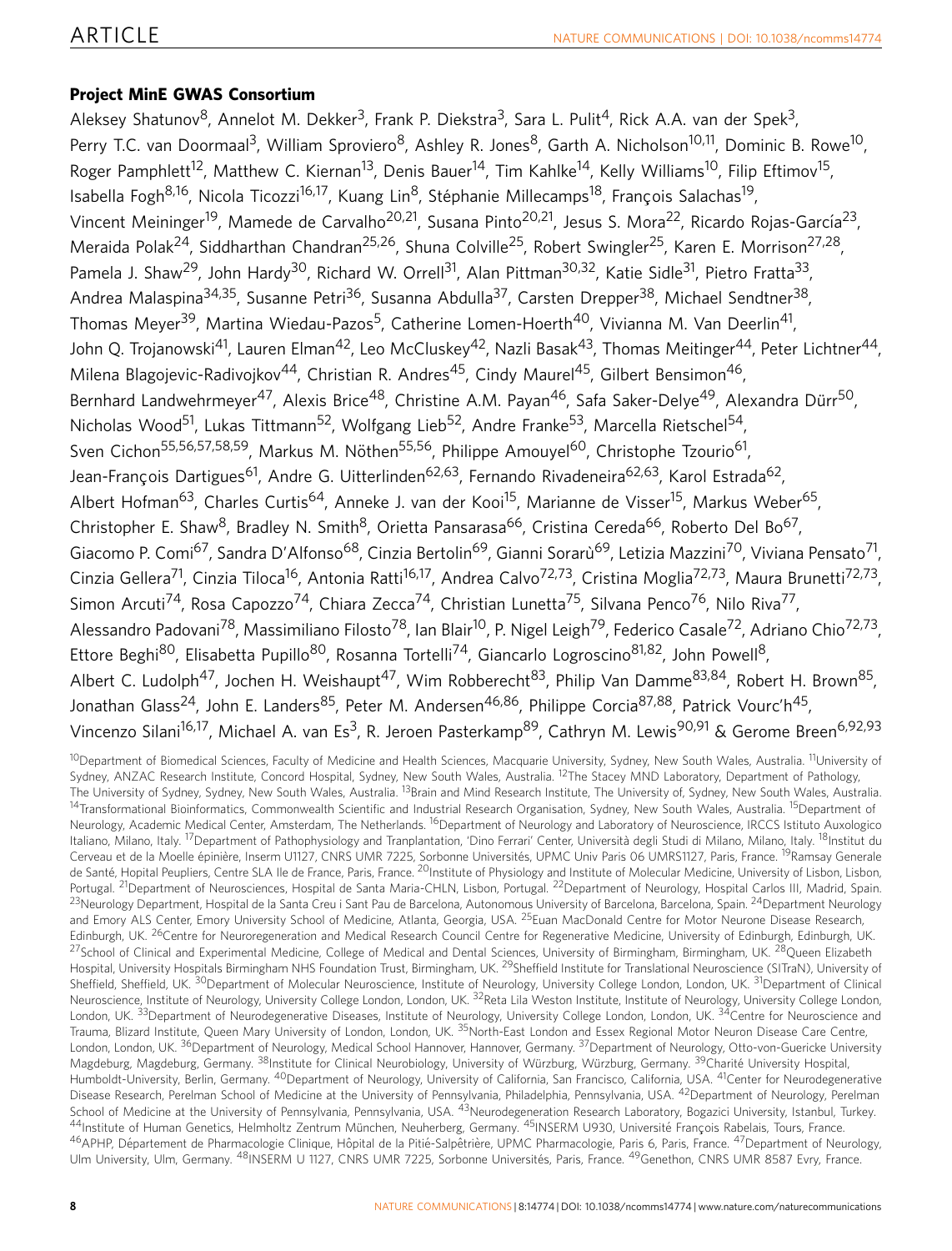50 Department of Medical Genetics, L'Institut du Cerveau et de la Moelle Épinière, Hoptial Salpêtrière, Paris. <sup>51</sup>Department of Neurogenetics, Institute of Neurology, University College London, London, UK. <sup>52</sup>PopGen Biobank and Institute of Epidemiology, Christian Albrechts-University Kiel, Kiel, Germany. 53Institute of Clinical Molecular Biology, Kiel University, Kiel, Germany. <sup>54</sup>Central Institute of Mental Health, Mannheim, Germany; Medical Faculty Mannheim. <sup>55</sup>Institute of Human Genetics, University of Bonn, Bonn, Germany. <sup>56</sup>Department of Genomics, Life and Brain Center, Bonn, Germany. <sup>57</sup>University Hospital Basel, University of Basel, Basel, Switzerland. <sup>58</sup>Division of Medical Genetics, Department of Biomedicine, University of Basel, Basel, Switzerland. 59Institute of Neuroscience and Medicine INM-1, Research Center Juelich, Juelich, Germany. <sup>60</sup>Lille University, INSERM U744, Institut Pasteur de Lille, Lille, France. <sup>61</sup>Bordeaux University, ISPED, Centre INSERM U897-Epidemiologie-Biostatistique & CIC-1401, CHU de Bordeaux, Pole de Sante Publique, Bordeaux, France. <sup>62</sup>Department of Internal Medicine, Genetics Laboratory, Erasmus Medical Center Rotterdam, Rotterdam, The Netherlands. <sup>63</sup>Department of Epidemiology, Erasmus Medical Center Rotterdam, Rotterdam, The Netherlands. 64MRC Social, Genetic and Developmental Psychiatry Centre, King's College London, London, London, UK. <sup>65</sup>Neuromuscular Diseases Unit/ALS Clinic, Kantonsspital St Gallen, 9007 St Gallen, Switzerland, <sup>66</sup>Laboratory of Experimental Neurobiology, IRCCS 'C. Mondino' National Institute of Neurology Foundation, Pavia, Italy. <sup>67</sup>Neurologic Unit, IRCCS Foundation Ca' Granda Ospedale Maggiore Policlinico, Milan, Italy. <sup>68</sup>Department of Health Sciences, Interdisciplinary Research Center of Autoimmune Diseases, UPO, Università del Piemonte Orientale, Novara, Italy. 69Department of Neurosciences, University of Padova, Padova, Italy. 70Department of Neurology, University of Eastern Piedmont, Novara, Italy. <sup>71</sup>Unit of Genetics of Neurodegenerative and Metabolic Diseases, Fondazione IRCCS Istituto Neurologico 'Carlo Besta', Milano, Italy. <sup>72</sup>'Rita Levi Montalcini' Department of Neuroscience, ALS Centre, University of Torino, Turin, Italy. <sup>73</sup>Azienda Ospedaliera Città della Salute e della Scienza, Torino, Italy. 74Department of Clinical research in Neurology, University of Bari 'A. Moro', at Pia Fondazione 'Card. G. Panico', Tricase, Italy. <sup>75</sup>NEMO Clinical Center, Serena Onlus Foundation, Niguarda Ca' Granda Hostipal, Milan, Italy. <sup>76</sup>Medical Genetics Unit, Department of Laboratory Medicine, Niguarda Ca' Granda Hospital, Milan, Italy. <sup>77</sup>Department of Neurology, Institute of Experimental Neurology (INSPE), Division of Neuroscience, San Raffaele Scientific Institute, Milan, Italy. <sup>78</sup>University Hospital 'Spedali Civili', Brescia, Italy. <sup>79</sup>Department of Neurology, Brighton and Sussex Medical School Trafford Centre for Biomedical Research, University of Sussex, Falmer, East Sussex, UK. 80Laboratory of Neurological Diseases, Department of Neuroscience, IRCCS Istituto di Ricerche Farmacologiche Mario Negri, Milano, Italy. <sup>81</sup>Department of Basic Medical Sciences, Neuroscience and Sense Organs, University of Bari 'Aldo Moro', Bari, Italy, <sup>82</sup>Unit of Neurodegenerative Diseases, Department of Clinical Research in Neurology, University of Bari 'Aldo Moro', at Pia Fondazione Cardinale G. Panico, Tricase, Lecce, Italy. <sup>83</sup>Department of Neurology, University Hospital Leuven, Leuven Belgium. <sup>84</sup>KU Leuven-University of Leuven, Department of Neurosciences, VIB-Vesalius Research Center, Leuven, Belgium. 85Department of Neurology, University of Massachusetts Medical School, Worcester, Massachusetts, USA. 86Department of Pharmacology and Clinical Neurosience, Umeå University, Umeå, Sweden. 87Centre SLA, CHRU de Tours, Tours, France. 88Federation des Centres SLA Tours and Limoges, LITORALS, Tours, France. 89Department of Translational Neuroscience, Brain Center Rudolf Magnus, University Medical Center Utrecht, Utrecht, The Netherlands. <sup>90</sup>Department of Genetics, University of Groningen, University Medical Centre Groningen, Groningen, The Netherlands. <sup>91</sup>Department of Medical and Molecular Genetics, King's College London, London, UK. <sup>92</sup>IoPPN Genomics & Biomarker Core, Translational Genetics Group, MRC Social, Genetic and Developmental Psychiatry Centre, King's College London, London, UK. <sup>93</sup>NIHR Biomedical Research Centre for Mental Health, Maudsley Hospital and Institute of Psychiatry, Psychology & Neuroscience, King's College London, London, UK.

## Schizophrenia Working Group of the Psychiatric Genomics Consortium

Stephan Ripke<sup>94,95</sup>, Benjamin M. Neale<sup>94,95,96,97</sup>, Aiden Corvin<sup>98</sup>, James T.R. Walters<sup>99</sup>, Kai-How Farh<sup>94</sup>, Peter A. Holmans<sup>99,100</sup>, Phil Lee<sup>94,95,97</sup>, Brendan Bulik-Sullivan<sup>94,95</sup>, David A. Collier<sup>101,102</sup>, Hailiang Huang<sup>94,96</sup>, Tune H. Pers<sup>96,103,104</sup>, Ingrid Agartz<sup>105,106,107</sup>, Esben Agerbo<sup>108,109,110</sup>, Margot Albus<sup>111</sup>, Madeline Alexander<sup>112</sup>, Farooq Amin<sup>113,114</sup>, Silviu A. Bacanu<sup>115</sup>, Martin Begemann<sup>116</sup>, Richard A. Belliveau Jr<sup>95</sup>, Judit Bene<sup>117,118</sup>, Sarah E. Bergen<sup>95,119</sup>, Elizabeth Bevilacqua<sup>95</sup>, Tim B. Bigdeli<sup>115</sup>, Donald W. Black<sup>120</sup>, Richard Bruggeman<sup>121</sup>, Nancy G. Buccola<sup>122</sup>, Randy L. Buckner<sup>123,124,125</sup>, William Byerley<sup>126</sup>, Wiepke Cahn<sup>4</sup>, Guiging Cai<sup>127,128</sup>, Dominique Campion<sup>129</sup>, Rita M. Cantor<sup>5</sup>, Vaughan J. Carr<sup>130,131</sup>, Noa Carrera<sup>99</sup>, Stanley V. Catts<sup>130,132</sup>, Kimberley D. Chambert<sup>95</sup>, Raymond C.K. Chan<sup>133</sup>, Ronald Y.L. Chan<sup>134</sup>, Eric Y.H. Chen<sup>134,135</sup>, Wei Cheng<sup>136</sup>, Eric F.C. Cheung<sup>137</sup>, Siow Ann Chong<sup>138</sup>, C. Robert Cloninger<sup>139</sup>, David Cohen<sup>140</sup>, Nadine Cohen<sup>141</sup>, Paul Cormican<sup>98</sup>, Nick Craddock<sup>99,100</sup>, James J. Crowley<sup>142</sup>, David Curtis<sup>143,144</sup>, Michael Davidson<sup>145</sup>, Kenneth L. Davis<sup>128</sup>, Franziska Degenhardt<sup>55,56</sup>, Jurgen Del Favero<sup>146</sup>, Ditte Demontis<sup>110,147,148</sup>, Dimitris Dikeos<sup>149</sup>, Timothy Dinan<sup>150</sup>, Srdjan Djurovic<sup>107,151</sup>, Gary Donohoe<sup>98,152</sup>, Elodie Drapeau<sup>128</sup>, Jubao Duan<sup>153,154</sup>, Frank Dudbridge<sup>155</sup>, Naser Durmishi<sup>156</sup>, Peter Eichhammer<sup>157</sup>, Johan Eriksson<sup>158,159,160</sup>, Valentina Escott-Price<sup>99</sup>, Laurent Essioux<sup>161</sup>, Ayman H. Fanous<sup>162,163,164,165</sup>, Martilias S. Farrell<sup>142</sup>, Josef Frank<sup>166</sup>, Lude Franke<sup>90</sup>, Robert Freedman<sup>167</sup>, Nelson B. Freimer<sup>6</sup>, Marion Friedl<sup>168</sup>, Joseph I. Friedman<sup>128</sup>, Menachem Fromer<sup>94,95,97,169</sup>, Giulio Genovese<sup>95</sup>, Lyudmila Georgieva<sup>99</sup>, Ina Giegling<sup>168,170</sup>, Paola Giusti-Rodríguez<sup>142</sup>, Stephanie Godard<sup>171</sup>, Jacqueline I. Goldstein<sup>94,96</sup>, Vera Golimbet<sup>172</sup>, Srihari Gopal<sup>141</sup>, Jacob Gratten<sup>173</sup>, Lieuwe de Haan<sup>174</sup>, Christian Hammer<sup>116</sup>, Marian L. Hamshere<sup>99</sup>, Mark Hansen<sup>175</sup>, Thomas Hansen<sup>110,176</sup>, Vahram Haroutunian<sup>128,177,178</sup>, Annette M. Hartmann<sup>168</sup>, Frans A. Henskens<sup>130,179,180</sup>, Stefan Herms<sup>55,56,58</sup>, Joel N. Hirschhorn<sup>96,104,181</sup>, Per Hoffmann<sup>55,56,58</sup>, Andrea Hofman<sup>55,56</sup>, Mads V. Hollegaard<sup>182</sup>, David M. Hougaard<sup>182</sup>, Masashi Ikeda<sup>183</sup>, Inge Joa<sup>184</sup>, Antonio Julià<sup>185</sup>, Luba Kalaydiieva<sup>186,187</sup>, Sena Karachanak-Yankova<sup>188</sup>, Juha Karjalainen<sup>90</sup>, David Kavanagh<sup>99</sup>,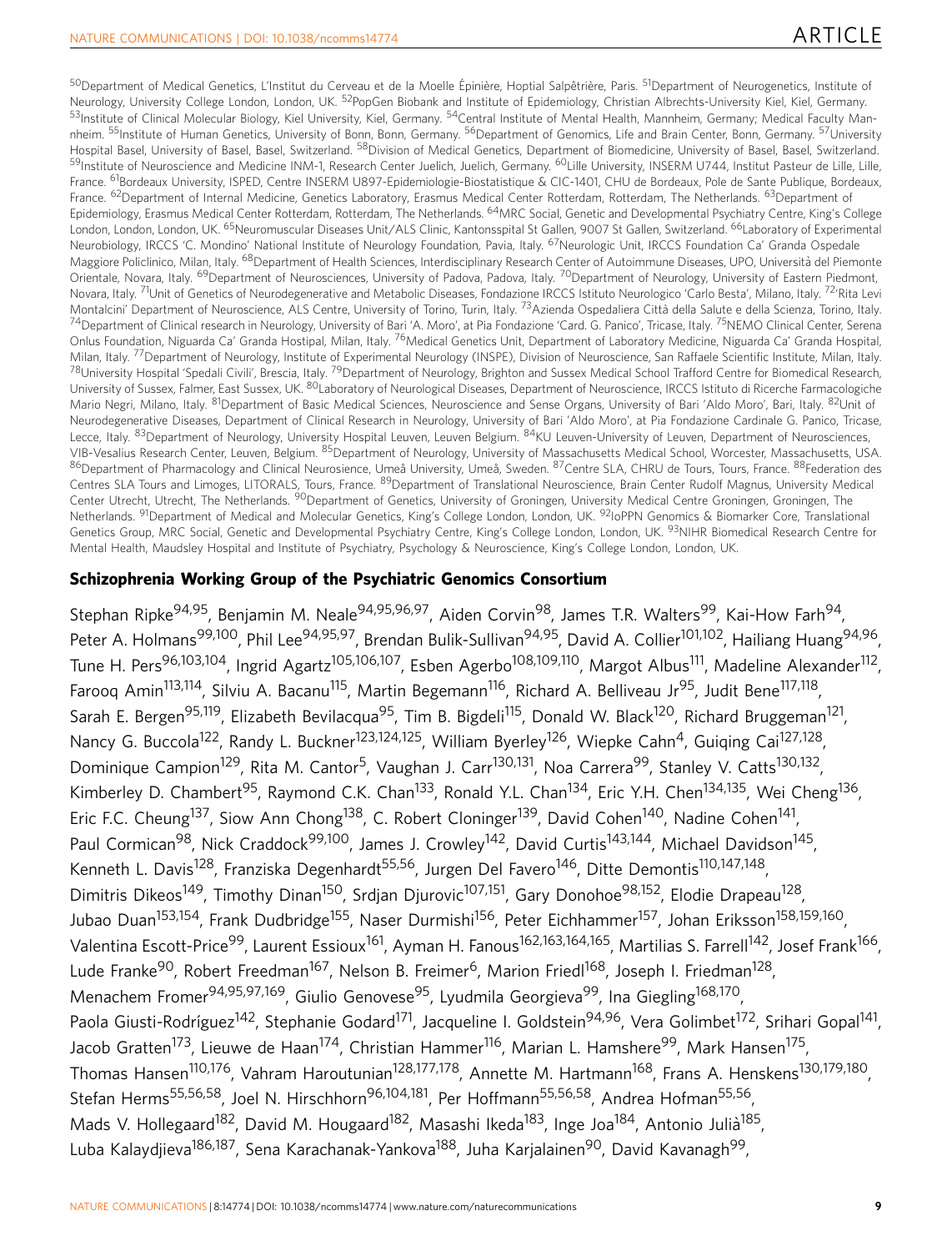Matthew C. Keller<sup>189</sup>, James L. Kennedy<sup>190,191,192</sup>, Andrey Khrunin<sup>193</sup>, Yunjung Kim<sup>142</sup>, Janis Klovins<sup>194</sup>, James A. Knowles<sup>195</sup>, Bettina Konte<sup>168</sup>, Vaidutis Kucinskas<sup>196</sup>, Zita Ausrele Kucinskiene<sup>196</sup>, Hana Kuzelova-Ptackova<sup>197,198</sup>, Anna K. Kähler<sup>119</sup>, Claudine Laurent<sup>112,199</sup>, Jimmy Lee<sup>138,200</sup>, S. Hong Lee<sup>173</sup>, Sophie E. Legge<sup>99</sup>, Bernard Lerer<sup>201</sup>, Miaoxin Li<sup>134,202</sup>, Tao Li<sup>203</sup>, Kung-Yee Liang<sup>204</sup>, Jeffrey Lieberman<sup>205</sup>, Svetlana Limborska<sup>193</sup>, Carmel M. Loughland<sup>130,206</sup>, Jan Lubinski<sup>207</sup>, Jouko Lönngvist<sup>208</sup>, Milan Macek<sup>197,198</sup>, Patrik K.E. Magnusson<sup>119</sup>, Brion S. Maher<sup>209</sup>, Wolfgang Maier<sup>210</sup>, Jacques Mallet<sup>211</sup>, Sara Marsal<sup>185</sup>, Manuel Mattheisen<sup>110,147,148,212</sup>, Morten Mattingsdal<sup>107,213</sup>, Robert W. McCarley<sup>214,215</sup>, Colm McDonald<sup>216</sup>, Andrew M. McIntosh<sup>217,218</sup>, Sandra Meier<sup>166</sup>, Carin J. Meijer<sup>174</sup>, Bela Melegh<sup>117,118</sup>, Ingrid Melle<sup>107,219</sup>, Raquelle I. Mesholam-Gately<sup>214,220</sup>, Andres Metspalu<sup>221</sup>, Patricia T. Michie<sup>130,222</sup>, Lili Milani<sup>221</sup>, Vihra Milanova<sup>223</sup>, Younes Mokrab<sup>101</sup>, Derek W. Morris<sup>98,152</sup>, Ole Mors<sup>110,147,224</sup>, Kieran C. Murphy<sup>225</sup>, Robin M. Murray<sup>226</sup>, Inez Myin-Germeys<sup>227</sup>, Bertram Müller-Myhsok<sup>228,229,230</sup>, Mari Nelis<sup>221</sup>, Igor Nenadic<sup>231</sup>, Deborah A. Nertney<sup>232</sup>, Gerald Nestadt<sup>233</sup>, Kristin K. Nicodemus<sup>234</sup>, Liene Nikitina-Zake<sup>194</sup>, Laura Nisenbaum<sup>235</sup>, Annelie Nordin<sup>236</sup>, Eadbhard O'Callaghan<sup>237</sup>, Colm O'Dushlaine<sup>95</sup>, F. Anthony O'Neill<sup>238</sup>, Sang-Yun Oh<sup>239</sup>, Ann Olincy<sup>167</sup>, Line Olsen<sup>110,176</sup>, Jim Van Os<sup>227,240</sup>, Christos Pantelis<sup>130,241</sup>, George N. Papadimitriou<sup>149</sup>, Sergi Papiol<sup>116</sup>, Elena Parkhomenko<sup>128</sup>, Michele T. Pato<sup>195</sup>, Tiina Paunio<sup>242,243</sup>, Milica Pejovic-Milovancevic<sup>244</sup>, Diana O. Perkins<sup>245</sup>, Olli Pietiläinen<sup>243,246</sup>, Jonathan Pimm<sup>144</sup>, Andrew J. Pocklington<sup>99</sup>, Alkes Price<sup>247</sup>, Ann E. Pulver<sup>233</sup>, Shaun M. Purcell<sup>169</sup>, Digby Quested<sup>248</sup>, Henrik B. Rasmussen<sup>110,176</sup>, Abraham Reichenberg<sup>128</sup>, Mark A. Reimers<sup>249</sup>, Alexander L. Richards<sup>99,100</sup>, Joshua L. Roffman<sup>123,125</sup>, Panos Roussos<sup>169,250</sup>, Douglas M. Ruderfer<sup>169</sup>, Veikko Salomaa<sup>160</sup>, Alan R. Sanders<sup>153,154</sup>, Ulrich Schall<sup>130,206</sup>, Christian R. Schubert<sup>251</sup>, Thomas G. Schulze<sup>166,252</sup>, Sibylle G. Schwab<sup>253</sup>, Edward M. Scolnick<sup>95</sup>, Rodney J. Scott<sup>130,254,255</sup>, Larry J. Seidman<sup>214,220</sup>, Jianxin Shi<sup>256</sup>, Engilbert Sigurdsson<sup>257</sup>, Teimuraz Silagadze<sup>258</sup>, Jeremy M. Silverman<sup>128,259</sup>, Kang Sim<sup>138</sup>, Petr Slominsky<sup>193</sup>, Jordan W. Smoller<sup>95,97</sup>, Hon-Cheong So<sup>134</sup>, Chris C. A Spencer<sup>260</sup>, Eli A. Stahl<sup>96,169</sup>, Hreinn Stefansson<sup>261</sup>, Stacy Steinberg<sup>261</sup>, Elisabeth Stogmann<sup>262</sup>, Richard E. Straub<sup>263</sup>, Eric Strengman<sup>264,265</sup>, Jana Strohmaier<sup>166</sup>, T. Scott Stroup<sup>205</sup>, Mythily Subramaniam<sup>138</sup>, Jaana Suvisaari<sup>208</sup>, Dragan M. Svrakic<sup>139</sup>, Jin P. Szatkiewicz<sup>142</sup>, Erik Söderman<sup>105</sup>, Srinivas Thirumalai<sup>266</sup>, Draga Toncheva<sup>188</sup>, Sarah Tosato<sup>267</sup>, Juha Veijola<sup>268,269</sup>, John Waddington<sup>270</sup>, Dermot Walsh<sup>271</sup>, Dai Wang<sup>141</sup>, Qiang Wang<sup>203</sup>, Bradley T. Webb<sup>115</sup>, Mark Weiser<sup>145</sup>, Dieter B. Wildenauer<sup>272</sup>, Nigel M. Williams<sup>273</sup>, Stephanie Williams<sup>142</sup>, Stephanie H. Witt<sup>166</sup>, Aaron R. Wolen<sup>249</sup>, Emily H.M. Wong<sup>134</sup>, Brandon K. Wormley<sup>115</sup>, Hualin Simon Xi<sup>274</sup>, Clement C. Zai<sup>190,191</sup>, Xuebin Zheng<sup>275</sup>, Fritz Zimprich<sup>262</sup>, Naomi R. Wray<sup>173</sup>, Kari Stefansson<sup>261</sup>, Peter M. Visscher<sup>173</sup>, Rolf Adolfsson<sup>236</sup>, Ole A. Andreassen<sup>107,219</sup>, Douglas H.R. Blackwood<sup>218</sup>, Elvira Bramon<sup>276</sup>, Joseph D. Buxbaum<sup>127,128,177,277</sup>, Anders D. Børglum<sup>110,147,148,224</sup>, Ariel Darvasi<sup>278</sup>, Enrico Domenici<sup>279</sup>, Hannelore Ehrenreich<sup>116</sup>, Tõnu Esko<sup>96,104,181,221</sup>, Pablo V. Gejman<sup>153,154</sup>, Michael Gill<sup>98</sup>, Hugh Gurling<sup>144</sup>, Christina M. Hultman<sup>119</sup>, Nakao Iwata<sup>183</sup>, Assen V. Jablensky<sup>130,280,281,282</sup>, Erik G. Jönsson<sup>105</sup>, Kenneth S. Kendler<sup>283</sup>, George Kirov<sup>99</sup>, Jo Knight<sup>190,191,192</sup>, Todd Lencz<sup>284,285,286</sup>, Douglas F. Levinson<sup>112</sup>, Qingqin S. Li<sup>141</sup>, Jianjun Liu<sup>275,287</sup>, Anil K. Malhotra<sup>284,285,286</sup>, Steven A. McCarroll<sup>95,181</sup>, Andrew McQuillin<sup>144</sup>, Jennifer L. Moran<sup>95</sup>, Preben B. Mortensen<sup>108,109,110</sup>, Bryan J. Mowry<sup>173,288</sup>, Michael J. Owen<sup>99,100</sup>, Aarno Palotie<sup>97,246,289</sup>, Carlos N. Pato<sup>195</sup>, Tracey L. Petryshen<sup>214,289,290</sup>, Danielle Posthuma<sup>291,292,293</sup>, Brien P. Riley<sup>283</sup>, Dan Rujescu<sup>168,170</sup>, Pak C. Sham<sup>134,135,202</sup>, Pamela Sklar<sup>169,177,250</sup>, David St Clair<sup>294</sup>, Daniel R. Weinberger<sup>263,295</sup>, Jens R. Wendland<sup>251</sup>, Thomas Werge<sup>110,176,296</sup>, Mark J. Daly<sup>94</sup>, Patrick F. Sullivan<sup>119,142,245</sup> & Michael C. O'Donovan<sup>99,100</sup>

<sup>94</sup>Analytic and Translational Genetics Unit, Massachusetts General Hospital, Boston, Massachusetts, USA. <sup>95</sup>Stanley Center for Psychiatric Research, Broad Institute of MI.T. and Harvard, Cambridge, Massachusetts, USA. <sup>96</sup>Medical and Population Genetics Program, Broad Institute of MI.T. and Harvard,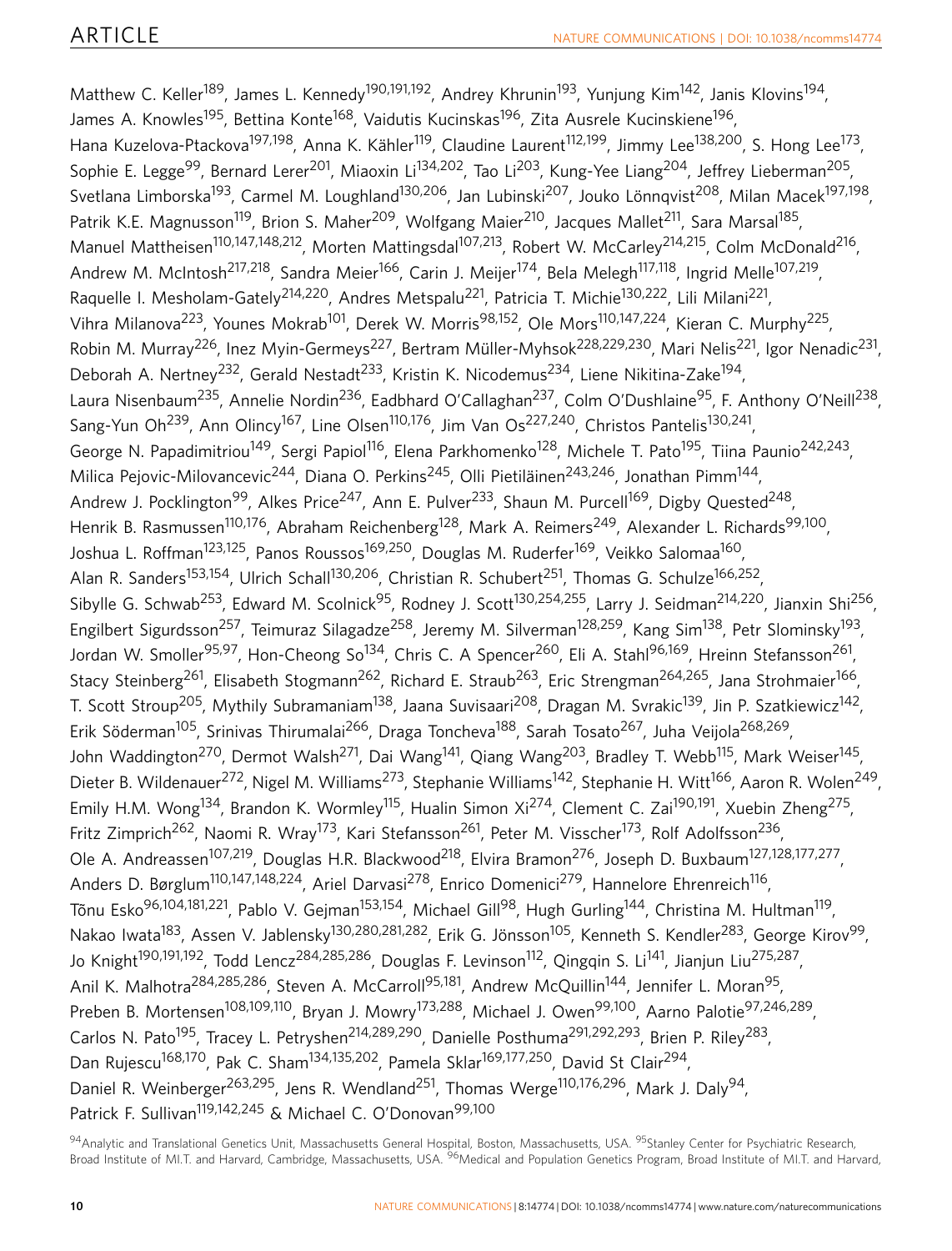Cambridge, Massachusetts, USA. <sup>97</sup>Psychiatric and Neurodevelopmental Genetics Unit, Massachusetts General Hospital, Boston, Massachusetts, USA. 98Neuropsychiatric Genetics Research Group, Department of Psychiatry, Trinity College, Dublin, Ireland. 99MRC Centre for Neuropsychiatric Genetics and Genomics, Institute of Psychological Medicine and Clinical Neurosciences, School of Medicine, Cardiff University, Cardiff, UK. <sup>100</sup>National Centre for Mental Health, Cardiff University, Cardiff, Wales. <sup>101</sup>Eli Lilly and Company Limited, Erl Wood Manor, Sunninghill Road, Windlesham, Surrey, UK. <sup>102</sup>Social, Genetic and Developmental Psychiatry Centre, Institute of Psychiatry, King's College London, London, UK. <sup>103</sup>Center for Biological Sequence Analysis, Department of Systems Biology, Technical University of Denmark, Lyngby, Denmark. 104Division of Endocrinology and Center for Basic and Translational Obesity Research, Boston Children's Hospital, Boston, Massachusetts, USA. <sup>105</sup>Department of Clinical Neuroscience, Karolinska Institutet, Stockholm, Sweden. <sup>106</sup>Department of Psychiatry, Diakonhjemmet Hospital, Oslo, Norway. <sup>107</sup>NORMENT, K.G. Jebsen Centre for Psychosis Research, Institute of Clinical Medicine, University of Oslo, Oslo, Norway. <sup>108</sup>Centre for Integrative Register-based Research, CIRRAU, Aarhus University, Aarhus, Denmark. <sup>109</sup>National Centre for Register-based Research, Aarhus University, Aarhus, Denmark. <sup>110</sup>The Lundbeck Foundation Initiative for Integrative Psychiatric Research, iPSYCH, Denmark. <sup>111</sup>State Mental Hospital, Haar, Germany. <sup>112</sup>Department of Psychiatry and Behavioral Sciences, Stanford University, Stanford, California, USA. <sup>113</sup>Department of Psychiatry and Behavioral Sciences, Atlanta Veterans Affairs Medical Center, Atlanta, Georgia, USA. <sup>114</sup>Department of Psychiatry and Behavioral Sciences, Emory University, Atlanta, Georgia, USA. 115Virginia Institute for Psychiatric and Behavioral Genetics, Department of Psychiatry, Virginia Commonwealth University, Richmond, Virginia, USA. <sup>116</sup>Clinical Neuroscience, Max Planck Institute of Experimental Medicine, Göttingen, Germany. <sup>117</sup>Department of Medical Genetics, University of Pécs, Pécs, Hungary. <sup>118</sup>Szentagothai Research Center, University of Pécs, Pécs, Hungary. <sup>119</sup>Department of Medical Epidemiology and Biostatistics, Karolinska Institutet, Stockholm, Sweden. 120Department of Psychiatry, University of Iowa Carver College of Medicine, Iowa City, Iowa, USA. <sup>121</sup>University Medical Center Groningen, Department of Psychiatry, University of Groningen, The Netherlands. <sup>122</sup>School of Nursing, Louisiana State University Health Sciences Center, New Orleans, Louisiana, USA. 123Athinoula A. Martinos Center, Massachusetts General Hospital, Boston, Massachusetts, USA. 124 Center for Brain Science, Harvard University, Cambridge Massachusetts, USA. <sup>125</sup> Department of Psychiatry, Massachusetts General Hospital, Boston, Massachusetts, USA. 126Department of Psychiatry, University of California at San Francisco, San Francisco, California, USA. 127Department of Human Genetics, Icahn School of Medicine at Mount Sinai, New York, New York, USA. 128Department of Psychiatry, Icahn School of Medicine at Mount Sinai, New York, New York, USA. <sup>129</sup>Centre Hospitalier du Rouvray and INSER.M. U1079 Faculty of Medicine, Rouen, France. <sup>130</sup>Schizophrenia Research Institute, Sydney, Australia. <sup>131</sup>School of Psychiatry, University of New South Wales, New South Wales, Sydney, Australia. <sup>132</sup>Royal Brisbane and Women's Hospital, University of Queensland, Queensland, Brisbane, Australia. <sup>133</sup>Institute of Psychology, Chinese Academy of Science, Beijing, China. <sup>134</sup>Department of Psychiatry, Li Ka Shing Faculty of Medicine, The University of Hong Kong, Hong Kong, China. <sup>135</sup>State Ket Laboratory for Brain and Cognitive Sciences, Li Ka Shing Faculty of Medicine, The University of Hong Kong, Hong Kong, China. <sup>136</sup>Department of Computer Science, University of North Carolina, Chapel Hill, North Carolina, USA. 137Castle Peak Hospital, Hong Kong, China. 138Institute of Mental Health, Singapore. 139Department of Psychiatry, Washington University, St Louis, Missouri, USA. <sup>140</sup>Department of Child and Adolescent Psychiatry, Pierre and Marie Curie Faculty of Medicine and Brain and Spinal Cord Institute (ICM), Paris, France. <sup>141</sup>Neuroscience Therapeutic Area, Janssen Research and Development, LLC, Raritan, New Jersey, USA. <sup>142</sup>Department of Genetics, University of North Carolina, Chapel Hill, North Carolina, USA. <sup>143</sup>Department of Psychological Medicine, Queen Mary University of London, London, UK. <sup>144</sup>Molecular Psychiatry Laboratory, Division of Psychiatry, University College London, London, UK. <sup>145</sup>Sheba Medical Center, Tel Hashomer, Israel. <sup>146</sup>Applied Molecular Genomics Unit, VI.B. Department of Molecular Genetics, University of Antwerp, Antwerp, Belgium. <sup>147</sup>Centre for Integrative Sequencing, iSEQ, Aarhus University, Aarhus, Denmark. <sup>148</sup>Department of Biomedicine, Aarhus University, Aarhus, Denmark. <sup>149</sup>First Department of Psychiatry, University of Athens Medical School, Athens, Greece. 150Department of Psychiatry, University College Cork, Ireland. 151Department of Medical Genetics, Oslo University Hospital, Oslo, Norway. <sup>152</sup>Cognitive Genetics and Therapy Group, School of Psychology and Discipline of Biochemistry, National University of Ireland Galway, Ireland. <sup>153</sup>Department of Psychiatry and Behavioral Neuroscience, University of Chicago, Chicago, Illinois, USA. <sup>154</sup>Department of Psychiatry and Behavioral Sciences, NorthShore University HealthSystem, Evanston, Illinois, USA. 155Department of Non-Communicable Disease Epidemiology, London School of Hygiene and Tropical Medicine, London, London, UK. 156Department of Child and Adolescent Psychiatry, University Clinic of Psychiatry, Skopje, Republic of Macedonia. 157Department of Psychiatry, University of Regensburg, Regensburg, Germany. 158Department of General Practice, Helsinki University Central Hospital, Helsinki, Finland. <sup>159</sup>Folkhaısan Research Center, Helsinki, Finland. <sup>160</sup>National Institute for Health and Welfare, Helsinki, Finland. <sup>161</sup>Translational Technologies and Bioinformatics, Pharma Research and Early Development, F. Hoffman-La Roche, Basel, Switzerland. <sup>162</sup>Department of Psychiatry, Georgetown University School of Medicine, Washington, District Of Columbia, USA. <sup>163</sup>Department of Psychiatry, Keck School of Medicine of the University of Southern California, Los Angeles, California, USA. <sup>164</sup>Department of Psychiatry, Virginia Commonwealth University School of Medicine, Richmond, Virginia, USA. <sup>165</sup>Mental Health Service Line, Washington V.A. Medical Center, Washington, District Of Columbia, USA. <sup>166</sup>Department of Genetic Epidemiology in Psychiatry, Central Institute of Mental Health, Medical Faculty Mannheim, University of Heidelberg, Heidelberg, Germany. <sup>167</sup>Department of Psychiatry, University of Colorado Denver, Aurora, Colorado, USA. <sup>168</sup>Department of Psychiatry, University of Halle, Halle, Germany. <sup>169</sup>Division of Psychiatric Genomics, Department of Psychiatry, Icahn School of Medicine at Mount Sinai, New York, New York, USA. 170Department of Psychiatry, University of Munich, Munich, Germany. <sup>171</sup>Departments of Psychiatry and Human and Molecular Genetics, INSERM, Institut de Myologie, Hôpital de la Pitiè-Salpêtrière, Paris, France. 172 Mental Health Research Centre, Russian Academy of Medical Sciences, Moscow, Russia. <sup>173</sup>Queensland Brain Institute, The University of Queensland, Brisbane, Queensland, Australia. 174Academic Medical Centre University of Amsterdam, Department of Psychiatry, Amsterdam, The Netherlands. <sup>175</sup>Illumina, Inc., La Jolla, California, USA. <sup>176</sup>Institute of Biological Psychiatry, MH.C. Sct. Hans, Mental Health Services, Copenhagen, Denmark. <sup>177</sup>Friedman Brain Institute, Icahn School of Medicine at Mount Sinai, New York, New York, USA. <sup>178</sup>JJ Peters V.A. Medical Center, Bronx, New York, USA. <sup>179</sup>Priority Research Centre for Health Behaviour, University of Newcastle, Newcastle, Australia. <sup>180</sup>School of Electrical Engineering and Computer Science, University of Newcastle, Newcastle, Australia. <sup>181</sup>Department of Genetics, Harvard Medical School, Boston, Massachusetts, USA. <sup>182</sup>Section of Neonatal Screening and Hormones, Department of Clinical Biochemistry, Immunology and Genetics, Statens Serum Institut, Copenhagen, Denmark. <sup>183</sup>Department of Psychiatry, Fujita Health University School of Medicine, Toyoake, Aichi, Japan. <sup>184</sup>Regional Centre for Clinical Research in Psychosis, Department of Psychiatry, Stavanger University Hospital, Stavanger, Norway. <sup>185</sup>Rheumatology Research Group, Vall d'Hebron Research Institute, Barcelona, Spain. <sup>186</sup>Centre for Medical Research, The University of Western Australia, Perth, Western Australia, Australia. <sup>187</sup>Perkins Institute for Medical Research, The University of Western Australia, Perth, Western Australia, Australia. <sup>188</sup>Department of Medical Genetics, Medical University, Sofia, Bulgaria. <sup>189</sup>Department of Psychology, University of Colorado Boulder, Boulder, Colorado, USA. <sup>190</sup>Campbell Family Mental Health Research Institute, Centre for Addiction and Mental Health, Toronto, Ontario, Canada. <sup>191</sup>Department of Psychiatry, University of Toronto, Toronto, Ontario, Canada. <sup>192</sup>Institute of Medical Science, University of Toronto, Toronto, Ontario, Canada. <sup>193</sup>Institute of Molecular Genetics, Russian Academy of Sciences, Moscow, Russia. <sup>194</sup>Latvian Biomedical Research and Study Centre, Riga, Latvia. <sup>195</sup>Department of Psychiatry and Zilkha Neurogenetics Institute, Keck School of Medicine at University of Southern California, Los Angeles, California, USA. <sup>196</sup>Faculty of Medicine, Vilnius University, Vilnius, Lithuania. <sup>197</sup>Second Faculty of Medicine and University Hospital Motol, Prague, Czech Republic. <sup>198</sup>Department of Biology and Medical Genetics, Charles University Prague, Prague, Czech Republic. <sup>199</sup>Pierre and Marie Curie Faculty of Medicine, Paris, France. <sup>200</sup>Duke-NUS Graduate Medical School, Singapore. <sup>201</sup>Department of Psychiatry, Hadassah-Hebrew University Medical Center, Jerusalem, Israel. <sup>202</sup>Centre for Genomic Sciences, Li Ka Shing Faculty of Medicine, The University of Hong Kong, Hong Kong, China. 203Mental Health Centre and Psychiatric Laboratory, West China Hospital, Sichuan University, Chendu, Sichuan, China. <sup>204</sup>Department of Biostatistics, Johns Hopkins University Bloomberg School of Public Health, Baltimore, Maryland, USA. <sup>205</sup>Department of Psychiatry, Columbia University, New York,